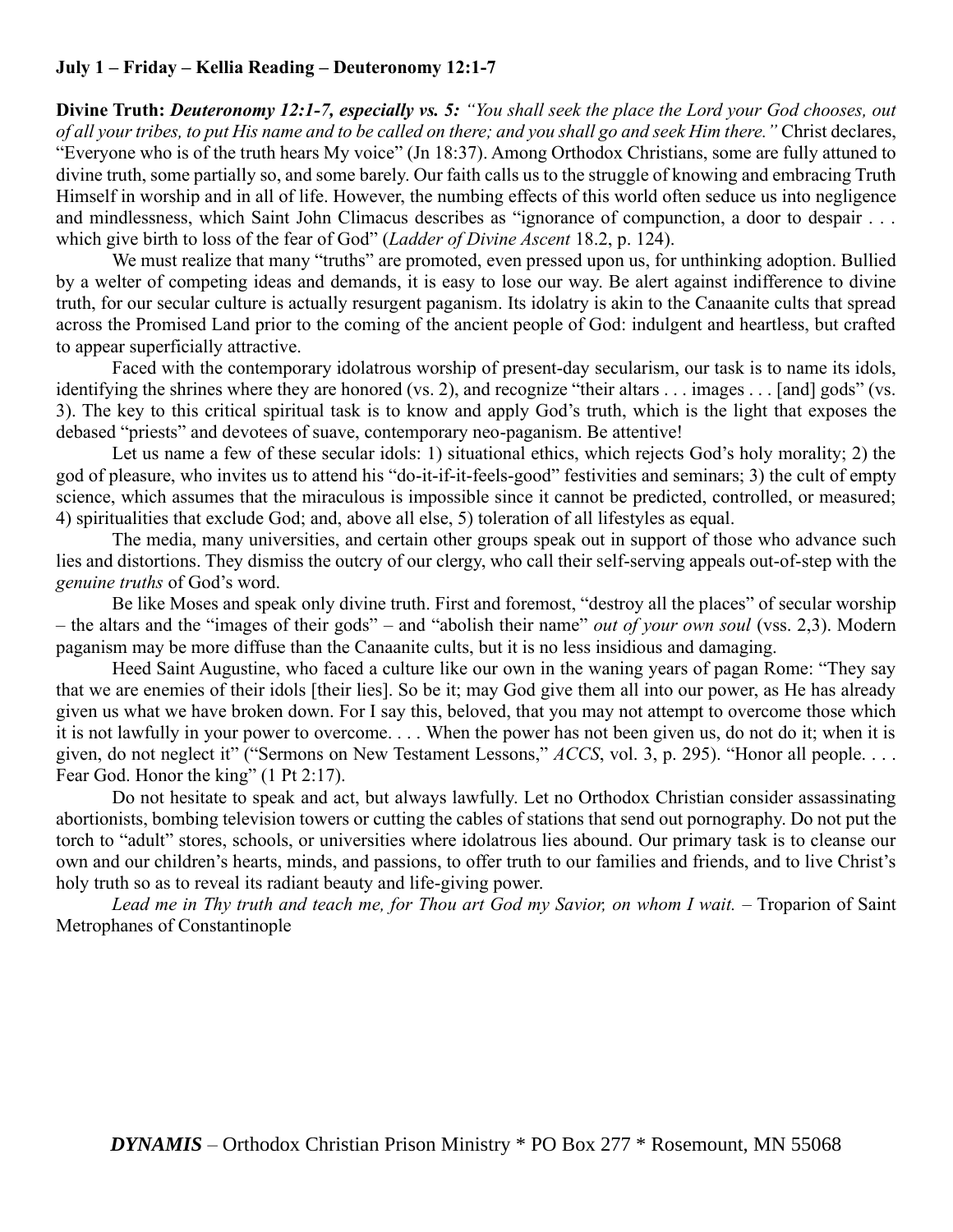## **July 2 – Saturday – Kellia Reading – Deuteronomy 13:1-5**

**Under God – True Prophets:** *Deuteronomy 13:1-5, especially vs. 5: "You shall walk after the Lord your God and fear Him, and keep His commandments and obey His voice; you shall hold fast to Him."* Today there is widespread repudiation of the idea that the populace ought to live *under God*, and an even greater resistance to the notion that people should *walk after* His ways, "fear Him . . . keep His commandments . . . obey His voice . . . hold fast to Him." Efforts to remove the phrase "one nation under God" from the pledge of allegiance and to forbid prayer and other religious expressions on public property have become commonplace. We are in a cultural struggle, without a doubt.

Orthodox Christians need to be aware of this mounting opposition to the faith, for the militant opponents of religious speech and action are determined to end every public expression of living under God. Their efforts are neither harmless nor the acts of eccentrics promoting a foreign ideology. These are false "prophet[s] or dreamer[s] of dreams" (vs. 4) with serious intent. Their aim is that we should "go and serve other gods" (vs. 3). They are devotees of another religion, placing supreme trust in the powers of this world. These prophets of the secular management of nature and society declare this to be the sole path to "the good life." They acclaim *rational technology* as the sole sacred authority.

Over the next three days we will explore several teachings of the Prophet Moses that express his concern with false religion and cultural corruption. He knew that when a people, culture, and society live *under God*, a healthy and enduring national life follows. The evidence can be found in sanctified prophets, the proper use of wealth, and the presence of authorities that fear God.

As we read Moses' warning against false prophets in verses 2-4, we must consider the role of the true prophet. We know that some men can produce signs and wonders and exhibit great insights even as they lead their followers to "serve other gods" (vs. 3). God's standard, however, is the prophet who is sanctified, true, and anointed by the Lord Himself.

Moses, a true prophet, acknowledges that there are those who produce miracles and wonders and even predict the future, but he warns against relying on those tangible skills as valid measures for judging whether a prophet is true or false. Given the complex forces that God has woven into His creation, a person may, through study and practice, harness and manipulate those powers for one's own purposes with an apparent clairvoyance.

The Creator of the universe is capable of mighty signs and wonders, either directly or through His saints. Over the centuries (and even in this *scientific* age), the evidence reveals that God is among us. The clairvoyance of Jesus moves Nathanael to call Him "the Son of God . . . the King of Israel." To this acclamation the Lord replies, "You will see greater things than these" (Jn 1:49, 50). Most of the miracles the Lord Jesus performed were done out of compassion, or to illumine His disciples concerning Himself and salvation. His saints have repeated many of the same miracles. Miracles are part of the creation of God.

Do not be dazzled by abilities and wonders, but learn that true prophets "walk after the Lord your God and fear Him, and keep His commandments and obey His voice" (Dt 13:4). In 1937, Stalin purged the top leaders of the Communist Party. This act proved unbearable for many of his loyal followers but, as Aleksandr Solzhenitsyn observed, "that is the price a man pays for entrusting his God-given soul to human dogma" (*The Gulag Archipelago II*, p. 327). Always trust in Christ and His Church and hold fiercely to Him and His words, for He is the Life-giver.

*O holy prophets of God, as ye did bind the heavens by your pure words, and teach us to love and fear God, loosen our iniquities by interceding before the Lord to save our souls. –* Prayer of the Feast of Prophet Elijah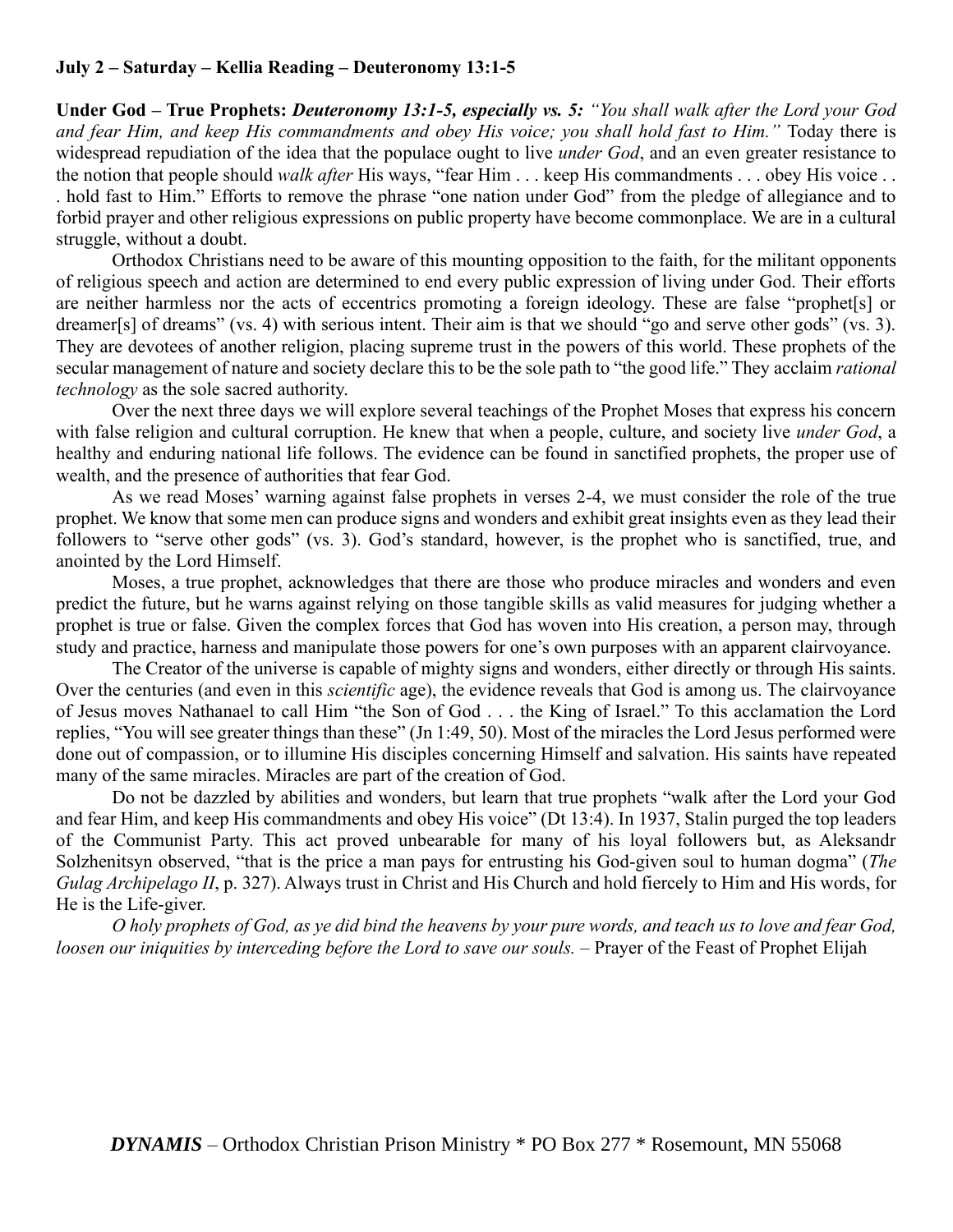# **July 3 – Sunday – Kellia Reading – Deuteronomy 15:7-15, Tone 2**

**Under God, continued – Assisting the Poor:** *Deuteronomy 15:7-15, especially vs. 11: "For the poor will never cease from the land; therefore, I command you to do this word which says, 'You shall surely open your hands to your brother, to your poor and needy in your land.'"* Moses instructs us on God's requirement for aiding those in need: borrowers, the poor, and the distressed, as well as those in our debt and service. In so doing, we are to pay close attention to our own hearts before the Lord, which comes as no surprise to an Orthodox Christian. The main point is that the inward attitude of the heart should remain uppermost among our concerns.

As a prophet of God, Moses sets forth a series of six contrasting states which may apply to the condition of our hearts: 1) hardened or submissive; 2) iniquitous or pure; 3) covetous or generous; 4) grudging or willing; 5) miserly or liberal; 6) forgetful or mindful. He alludes to these conditions as he describes the ways in which we respond to others in need, whether through making loans, giving charity, or providing for the welfare of those in our debt or employ.

The first commandment in assisting those in need is this: "You shall not harden your heart, nor shut your hand from your poor brother" (vs. 7). By hardening the heart against those in need, we forgo our submissiveness to God, who cares for those in distress and privation. The Prophet Job, speaking of the devil ("Leviathan," "Serpent"), describes "his heart . . . as hard as a stone, and it stands like an unyielding anvil" (Job 41:16). May we not perish in the sea of eternal death like Pharaoh, who refused to heed Moses (Ex 8:19).

Moses also warns us not to have "a hidden thought in your heart, a transgression of the law" (Dt 15:9). The impure heart craves the good things of this life and becomes attached to material comfort, disregarding the condition of the soul. There is danger in wicked ideas that steal into our heart and whisper against *losing* earthly pleasures. If you resist providing assistance to others because of your own comfort, look to see if you have lost godly purity.

The wise Solomon likewise cautions that "an envious man hastens to be rich" (Prv 28:24). Saint Ephraim discerns that envy distorted Cain's vision of reality, leading him to murder the righteous Abel. Corrosive sin caused those hired early in the day to murmur against God for doing good to those hired late (Mt 20:15). Only when the heart is purified does the noetic eye begin to see through the Lord's eyes, becoming filled with His generosity.

A grudging attitude toward our needy brethren surely closes us off from God's blessing. Yet when we are willing to give, Moses promises that "the Lord your God will bless you in all your works and in everything to which you put your hand" (Dt 15:10).

Similarly, miserliness of heart prevents us from supplying another *liberally* out of our own resources (vs. 14). Heed the prophet's admonition and cultivate the virtue of liberality in all things spiritual and material, especially to those within the household of faith.

Finally, the Lord our God commands us to *remember* our own struggle as slaves – and the corresponding redemption that Christ won for us on the Cross. God prompts Moses to call upon the ancient people of God to remember that "you were a servant [*oiketes,* slave] in the land of Egypt, and the Lord your God redeemed you from that place" (vs. 15). Only through prayer and God's grace can we hope to maintain mindfulness and freedom in the heart.

*O God, Who hath provided us with all that we now possess: grant us grace that we may honor Thee with our substance, remembering the account that we must one day give.* – Episcopal Book of Common Prayer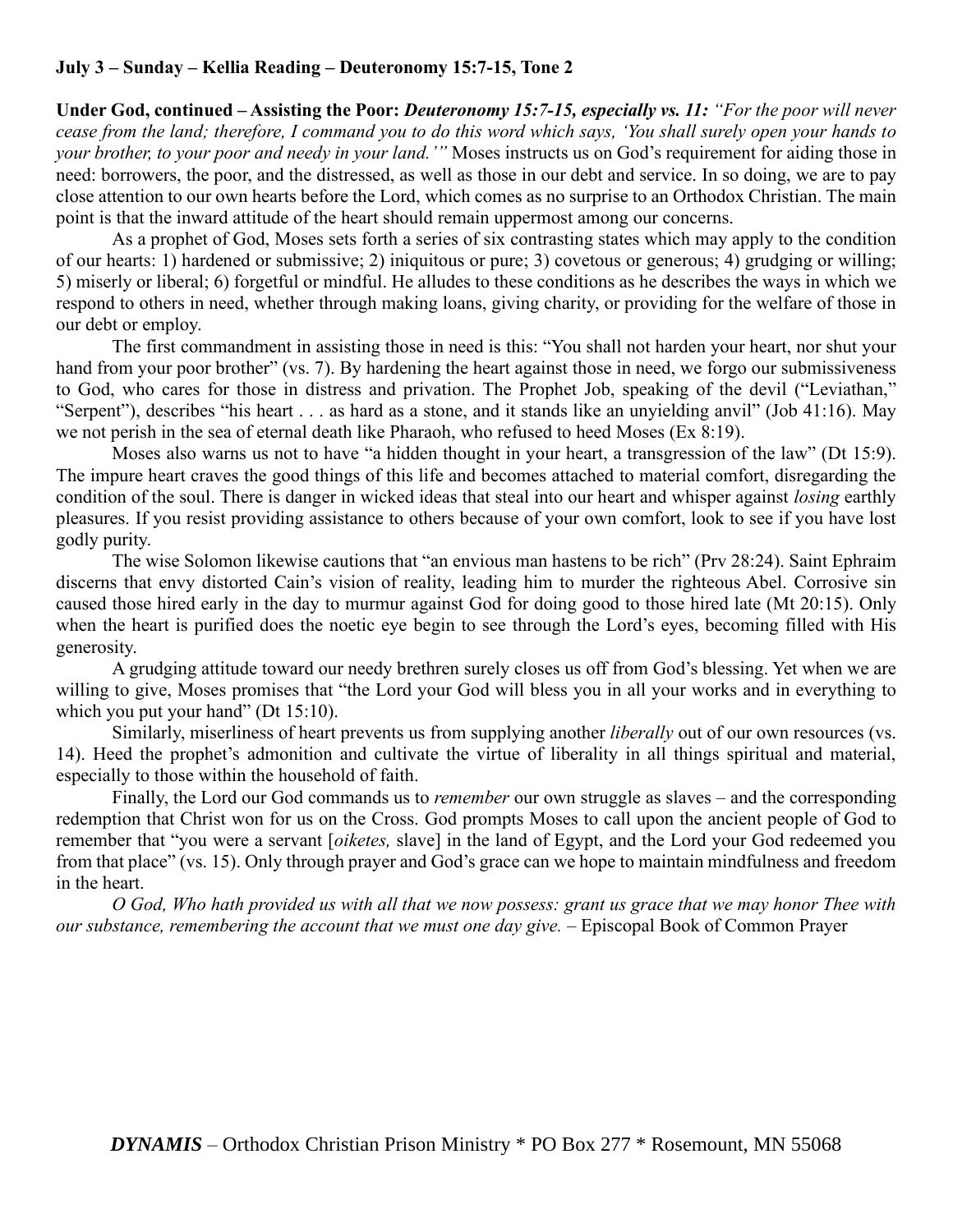## **July 4 – Monday – Wisdom of Solomon 3:1-9 First Reading at Vespers for Saint Athanasios the Athonite**

**Saint Athanasios the Athonite:** *Wisdom of Solomon, 3:1-9, especially vs. 6: "He tested them like gold in a furnace and accepted them as a whole burnt offering."* The *Evergetinos* quotes "an elder [who] said that it should cause no wonder that a man can become an angel, for we have before us for our enjoyment glory equal to the glory of the angels. And this glory has been promised to the combatants by Him who established the prize" (Book 1, p. 48). Athanasios, founder of Great Lavra on Mount Athos, pursued Christ's glory through the angelic life from his youth until his death, leading countless others on that path of offering themselves to God as *whole burnt offerings*.

The records concerning Athanasios' life confirm that he was ever in "the hand of God" (vs. 1). Baptized Abraham by his devout parents in Trebizond, where he was born, he was left destitute at an early age when his parents died; but a high-ranking army officer cared for him and removed him to Constantinople, where he was educated. In his play with other boys in the great capital of the Byzantine Empire, he was "beloved by all contemporaries for his meekness and humility. In their childish games, they appointed one of themselves to be emperor, another commander and so forth. Abraham was always chosen abbot, as if in prophecy" (*Prologue from Ochrid* vol. 3, p. 21).

After his completing his schooling in Constantinople, the young man "retired to Mount Kyminas in Bithynia, where he lived in asceticism as a disciple of the famous Michael Maleinos," a seasoned elder from one of the great aristocratic families of Anatolia. In Bithynia, Abraham was tonsured into monasticism with the name Athanasios.

After some years, his desire to enter deeper into the angelic life led Athanasios to moved to Mount Athos. At that time eremitic monasticism dominated the Holy Mountain. Thus Athanasios was "tested" as a solitary "like gold in a furnace and accepted . . . as a whole burnt offering" (vs. 6). Saint Nikolai of Zicha records that many "temptations were visited upon Athanasios, from demons and from men, but he . . . resisted and overcame them all by his immense humility and unceasing prayer to the living God."

His great test came when other monks began to gather around him. Finally, in AD 963, he built a large coenobitic monastery on the southern tip of the Athonite peninsula which was named the Great Lavra. Its founding was supported by Emperor Nicephoros Phocas, a friend and admirer of Athanasios. The community was modeled after the monastery of Studion in Constantinople, founded in the ninth century under a typikon that detailed the corporate "worship, manual work, and study . . . tempered by a moderation in the practice of asceticism" (Oblensky, *The Byzantine Commonwealth*, p. 382).

However, the new community on Athos was not welcomed at first by the hermits who had lived on the Holy Mountain since the fourth century. They appealed to the Emperor, but because of the Great Lavra's imperial support their appeals were of no avail, "because grace and mercy are upon His elect" (vs. 9).

To "the eyes of the undiscerning" Athanasios and six of his monks "seemed to have died, and their departure was considered to be misfortune" (vs. 2). Yet God mercifully revealed to the abbot beforehand how he would die with the six. These monks went "to the top of a construction project to help the workmen. The dome collapsed, and they fell. Five were killed at once, and the saint died three hours later" (*Great Horologion*, p. 532), but God "found them worthy of Himself "(vs. 5).

*O Athanasios, dwelling with the angels, beseech Christ to grant great mercy to our souls.* – Aposticha of the Feast of Saint Athanasios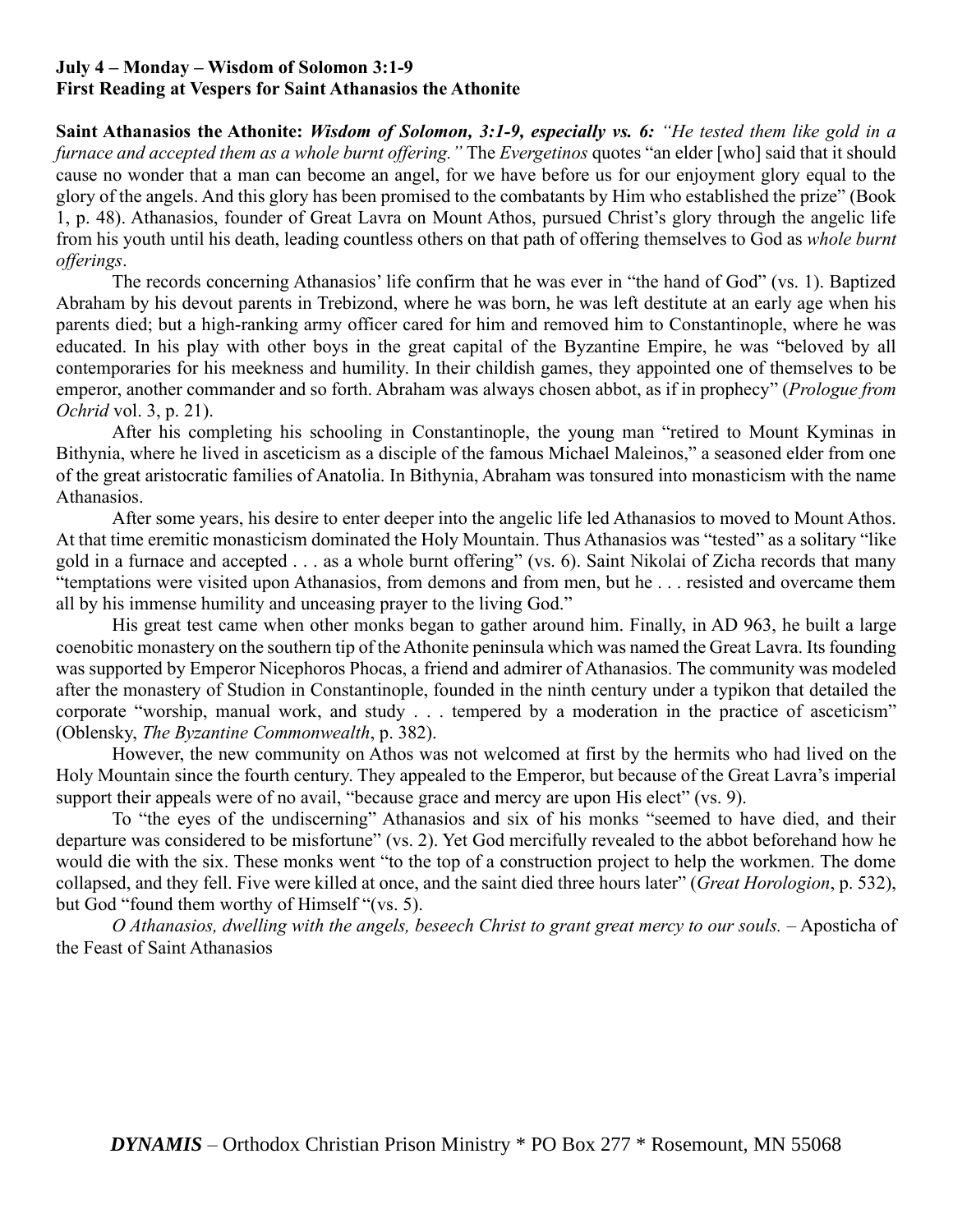### **July 5 – Tuesday – Wisdom of Solomon 5:15-6:3 Second Reading at Vespers for Saint Athanasios the Athonite**

**All Who Rule, Attend:** *Wisdom of Solomon 5:15-6:3, especially vs. 2: "Give ear, you that rule over multitudes, and take pride in yourself over a multitude of nations."* The American statesman Henry Clay, warned that "the arts of power" are used "in all countries and ages" by rulers "to conceal [their] own abuses and encroachments" (March 14, 1834 address to the U.S. Senate). Many centuries earlier, the Prophet Hanani warns King Asa of Judah that "the eyes of the Lord look over the whole earth and strengthen every heart that is loyal to Him" – and God brings wars on those who do "foolishly" (2 Chr 16:9). Let us heed these cautions personally, for they are directed to those who wield "lordship from the Most High" of any kind (Sol 6:3). The Lord holds everyone accountable for self-management, from the inmate in the narrowest prison cell to the ruler presiding with great power "over a multitude of nations" (vs. 2).

Solomon exalts the *righteous* as God's best rulers (vss. 15-16) in the spiritual sense, for the Lord cares for and rewards them noetically, within their spirits and souls. He protects them and bestows kingly dignity through inner victories and defeats. He shelters "them with His right hand and [protects] them with His arm" (vs. 16). Among the righteous, Scripture names Zechariah and Elizabeth, Simeon, Joseph of Arimathea, John the Baptist, Elijah, Cornelius the centurion, and the publican of the parable. We ought to look for the righteous who are near and around us, since "he who practices righteousness is righteous, just as He is righteous" (1 Jn 3:7).

In this passage Solomon warns that wrath can suddenly be unleashed on the *senseless* (Wis 15:20) or, according to another translation, the *unwise*. The word in the original Greek conveys a seriously flawed perception, but God is never limited by what our frail senses can discern. He carefully searches out our hearts and works. He closely examines our inmost *plans* (vs. 3). Should He find us proud in relation to others (vs. 2), He will take up His full armor and even "turn His creation into weapons against His enemies" (vs. 18). The consequences for us will certainly be dire. Righteous and impartial in His judgment, the Lord our God will unloose "relentless wrath" against us (vs. 20).

Whenever we foolishly make the fatal choice to consort with the enemies of the Lord Most High, Solomon's portrait of God offers a solemn warning. We may experience God as a zealous foe, since His breastplate (vs. 18) shields His absolute righteousness against the feeble rationalizations of men. His understanding and analysis remain utterly impenetrable against the clever defenses of human knowledge. May God forbid that we learn of His judgment against us in excruciating ways and come to know "His terrible swift sword."

All who are familiar with the violence of thunderstorms know that there are mortal dangers in "flashes of lightning" when they "strike and leap to their object" (vs. 21) and in "hailstones full of anger." Flash floods – whether of seawater or rushing rivers – will *wash over* dikes and embankments and vex us severely (vs. 22). We are reminded that the Holy Spirit winnows us in order to illumine as "a rushing mighty wind" (Acts 2:2) – and also to tear away our defenses and expose the confusion of sin and darkness in our souls.

Before God makes His *careful search* (Wis 6:3) of us, may we listen to Solomon's wisdom and thoroughly examine every lordship bestowed on us by the Most High. There is yet time to purge the books of our souls so that they may be blessed at His review.

*Account me worthy to be lifted above my will's wandering eye to see Thee as Thou art.* – Saint Isaac the Syrian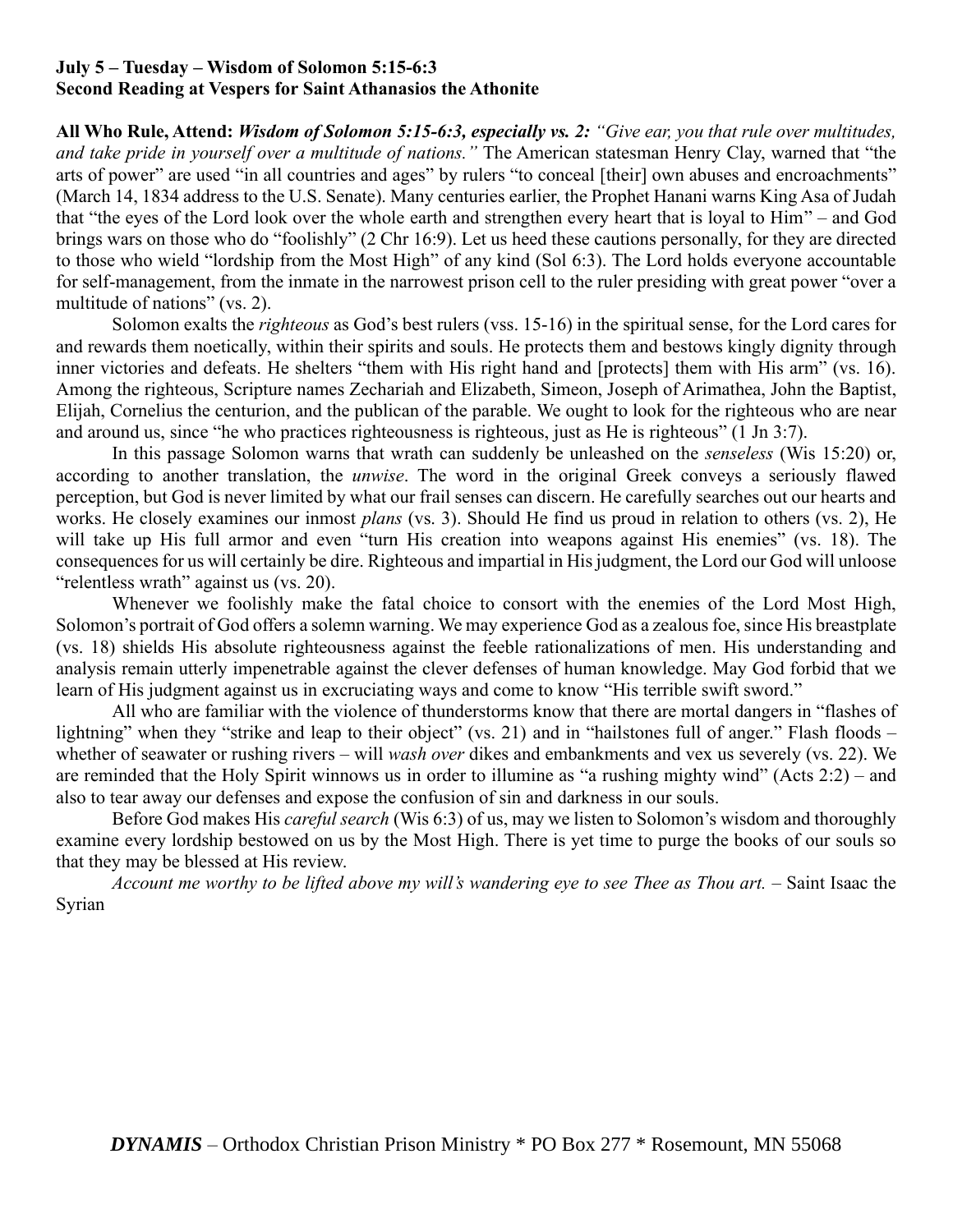### **July 6 – Wednesday – Wisdom of Solomon 4:7-15 Third Reading at Great Vespers for Saint Athanasios the Athonite**

**Discernment:** *Wisdom of Solomon 4:7-15, especially vss.* **8-9**: *"For old age is not honored for its length of existence, nor measured by its number of years; but discernment is gray hair for mankind, and a spotless life is the maturity of old age."* Today, surely, we are "living among sinners" (vs. 10) and amidst distortions and deceptions that blind our hearts to the light of Christ who "was made perfect . . . in a short time [and] fulfilled long years" (vs. 13). Through Solomon's words the Lord seeks to give us godly discernment – to draw us out of evil's snares "lest evil change [our] understanding or deceit deceive [our souls]" (vs. 11).

To gain discernment we must pray as David teaches: "In the morning shall I stand before Thee" (Ps 5:2). Elder Joseph the Hesychast advises us to "seek the One Who . . . is able to divide the waters from the waters . . . and . . . learn how to avoid delusion" (*Monastic Wisdom*, p. 188).

Next it is necessary for us to repent of iniquity, evil works, and the speaking of lies (Ps. 5:2-5), so that the corrupt things in us that stem "from a bitter root [are transformed] into sweet nourishment for the soul," as Saint Nikitas Stithatos says (*Philokalia* vol. 4, p. 81).

Third, by the mercy of God, let us pray and worship until "the fear of [Him]" is fully awakened in us (Ps. 5:6). Elder Joseph continues, "A man . . . filled with grace, is always cautious, and never becomes overconfident or trusts in himself, but rather has constant fear throughout his life. . . ."

Fourth, we beseech the Lord to guide us "in the way of Thy righteousness" and to make our ways straight (Ps 5:7). In Saint Diadochos of Photiki's words, righteousness leads noetically "upward towards the Sun of Righteousness and brings it into . . . boundless illumination" (*Philokalia* vol. 1, p. 254).

Fifth, we are to expose all vain and deceitful words, *devisings*, and ungodliness in order to "cast them out" (Ps 5:7-10). "When our mind is confined by . . . darkness from the enemy, then . . . leave off entirely every . . . reasoning, for we do not know the truth as long as our mind is not purified" (*Little Russian Philokalia* vol. 4, p. 125).

Sixth, we beg the Lord to dwell within us, that we may be glad in hope and "shall ever rejoice" (Ps 5:11). The Lord draws us away from evil, envy, deceit, and "a whirling of desire" (Wis 4:11-12) that we may gain godly discernment. As the psalmist says, "much peace have they that love God's law, and for them there is no stumblingblock' (Ps 118:165).

Finally, allow both heart and voice to glory in the Lord. Be glad you have the love of His name within you, for He promises that He shall "bless the righteous" (Ps 5:12) and with His good pleasure shield and crown His people (vs. 13).

When applying these steps, we must always heed Abba Serapion's advice to "learn that we shall be granted the gift of true discrimination when we trust, no longer in the judgments of our own mind, but in the teaching and rule of our fathers. The devil brings [the ascetic struggler] to the brink of destruction more effectively through persuading him to disregard the admonitions of the fathers and follow his own judgment and desire, than he does through any other fault" (*Philokalia* vol. 1, p. 104).

Here are five warning signs from Saint Paisius Velichkovsky that help us discern that we are under assault by the evil one and had best hasten to our spiritual father. Our thoughts are: 1) hindered from or turned away from the good; 2) no longer calm, with heart and mind disturbed; 3) causing heartache and pain within us; 4) blind to the promptings of fear of the Lord; 5) not operating freely, but troubled by darkness and confusion.

*Illumine our hearts, O Master with the pure light of Thy divine knowledge, and open our noetic eyes to the understanding of Thy gospel teachings. For Thou art our Illumination, O Christ our God, and unto Thee we ascribe glory with Thy Father and Thine All-holy Spirit.* – Priestly prayer before the Gospel reading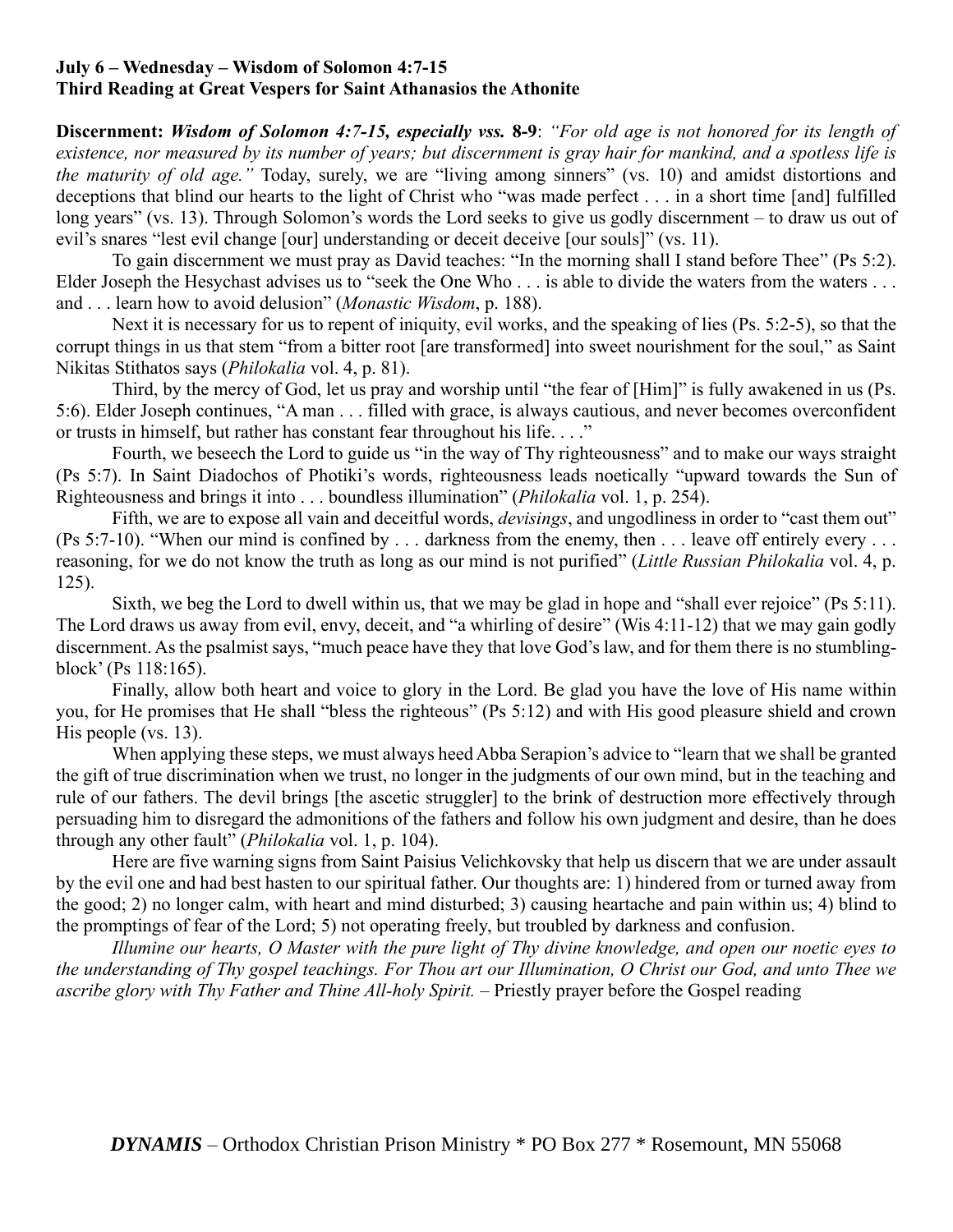## **July 7 – Thursday – Kellia Reading – Deuteronomy 17:14-20**

**Under God, continued – Rulers:** *Deuteronomy 17:14-20, especially vss. 19, 20: "He shall read it all the days of his life, that he may learn to fear the Lord his God and be careful to observe all these commandments and ordinances, that his heart may not be lifted above his brethren, that he may not turn aside from the commandment to the right hand or to the left and may prolong his rule, he and his sons among the sons of Israel."* In these verses, Moses reveals that every people, culture, society, and ruler that has a true will and intention to live under God possesses the genuine hope of enjoying a wholesome and enduring life on earth.

First of all, the ruler of a people must be from "among your brethren" (vs. 15), and should indulge neither in displays of power (vs. 16) nor in the pleasures of the flesh (vs. 17). He must fear the Lord (vs. 19) and form national policy based on God's law, never lifting himself "above his brethren" (vs. 20). History provides many examples of rulers who followed God's standards and of those who did not – a record that should encourage us to reflect upon this passage whenever we choose our leaders.

How people *set* rulers over themselves varies greatly in this world, but regardless of the process by which a people raises up its leader, the standard of God requires two forces working in coordination. First, according to Moses, the *people* must be able to say, "I will set a ruler over me" – in other words, they need to participate. Second, the process of accession must assure that the ruler is one chosen by the Lord Himself (vs. 15). The prophet shows us that God accepts neither foreign domination nor international manipulation (vs. 15). It does not matter whether these "outside" influences are direct, imposed by a foreign power, or adopted from a godless ideology.

The accession of Rehoboam son of Solomon to the throne of Israel exemplifies the interplay of these forces. Near the end of his reign, the aging Solomon introduced idolatry and forced labor into Israel's national life. He built temples for the foreign gods Ashtoreth, Chemosh, and Milcom alongside the Temple of the Lord (3 Kgs 11:4-8). As a result God planted the seeds of civil revolt through His prophet Ahijah (vss. 11:23-37).

When Israel gathered to make Solomon's son Rehoboam king (vs. 12:1), they called on the young prince to "lighten the harsh servitude" that Solomon had imposed (vs. 3). The people were prepared to set Rehoboam over them – until he failed to heed their appeal. "Thus Israel departed to their dwelling" (vs. 16) with the kingdom divided into the smaller nations of Israel and Judah. Only God's intervention prevented civil war (vss. 21-24).

For a ruler to be "*under God*" in the manner that Moses describes, he must not be given to prideful display, self-indulgence, or the pleasures of the flesh (Dt 17:16-17). These are the very vices into which Solomon descended, and which aroused God's anger (3 Kgs 10:26-11:2). Indeed, pride and self-indulgence led Herod Agrippa to participate in the murders of John the Forerunner and Christ (Mk 6:17-27; Lk 23:7-12).

A godly ruler steeps himself in God's law, both privately and publicly. He ensures that "all these commandments" are obeyed (Dt 17:19). Woe to those who do not! During the reign of Emperor Aurelian (AD 270-275), the governor of Pamphylia tortured Bishop Alexander of Side with iron flails, tried to execute him by fire and wild beasts, and finally beheaded him. As soon as he sentenced Alexander, an evil spirit wrested his soul from the godless ruler.

*May the nations fear Thy Name, O Lord, and all the kings of earth Thy glory.* – Psalm 101:15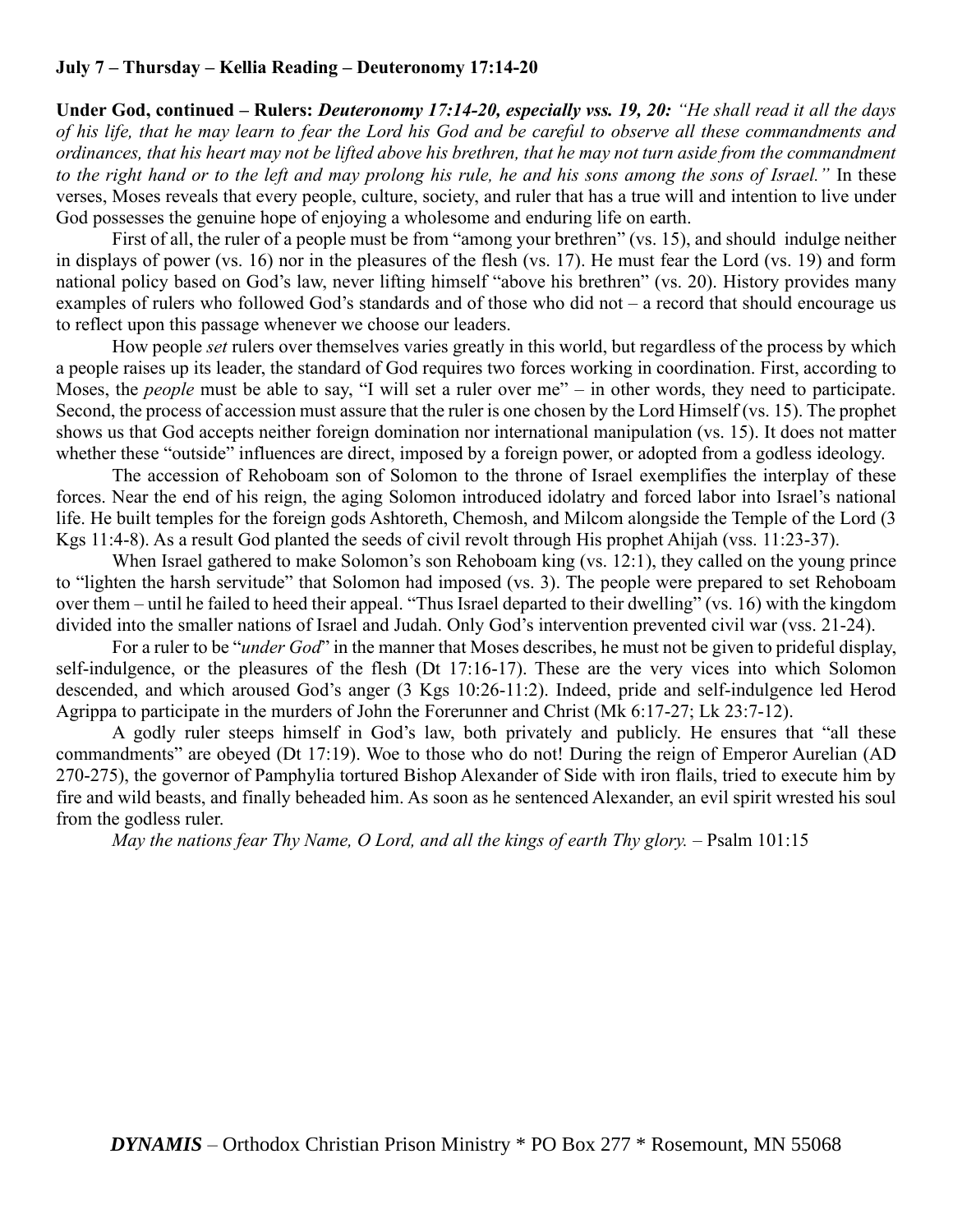## **July 8 – Friday – Kellia Reading – Deuteronomy 18:15-22**

**Moses' Prophecy Concerning Christ:** *Deuteronomy 18:15-22, especially vs. 18: "I will raise up for them a prophet like you from among their brethren, and I will put My word in His mouth, and He shall speak to them all I command Him."* In the passage we read today, Moses calls himself a prophet for the first and only time in his five books – and in this very same passage He proclaims the advent of Christ, "a Prophet like me" (vs. 15). In this passage we observe the standard that God sets for a true prophet (vs. 22), and the manner in which the Lord Jesus fulfills the criteria of this prophecy. Moses was a true prophet of God who perceived the coming Christ, the "Prophet who is to come into the world" (Jn 6:14).

Through Moses, God foretells the coming of Christ our God (Dt 18:18). We know that what Christ prophesied has either "come to pass" (vs. 22) or is yet to be fulfilled in the end-time. God raises up Christ for His people (Mt 15:24). The Lord Jesus is one of the people of Israel according to the flesh – that is, He is of "their brethren" (Dt 18:18; Jn 1:11). The words of God the Father are in His mouth, and *nothing* else (Dt 18:18; Jn 8:26). All that He speaks is not *of Himself* but "as My Father taught Me" (Jn 8:28).

Moses foretells that God will raise up "a Prophet like me" (Dt 18:15). Our Savior, despite being the preexistent Word of God, who was with God and was God in the beginning (Jn 1:1-2), "made Himself of no reputation" and comes in the likeness of men (Phil 2:7). Like Moses, the Lord Jesus is among His brethren, the people of Israel, as fully man and as a Jew of the house of David. Christ serves as Moses did, mediating between God and all men, for in the Incarnation God does not speak in an overwhelming voice from "this great fire" (Dt 18:16; Heb 12:18-20). Instead He comes in *tolerable* form as a man, like Moses, humbling Himself and being "obedient to the point of death" (Phil 2:8).

As God also declares through Moses, the Lord Jesus is a great Prophet, for all His words "come to pass" – they are proven true (Dt 18:22). When the Lord Jesus meets Nathanael, He says, "Behold, an Israelite indeed, in whom is no deceit" (Jn 1:47). These words amaze Nathanael, prompting him to ask, "How do You know me?" (vs. 48). The Lord replies that He had seen him "under the fig tree" – an example of prophetic clairvoyance. Furthermore, He predicts that Nathanael "will see greater things than these" (Jn 1:50), a prophecy fulfilled in the many miracles that Nathanael subsequently witnessed, culminating with the Lord's Resurrection.

The encounter with Nathanael is only the beginning, for the Lord continues to prophesy. He predicts that some of His disciples will not believe in Him, and "from that time many of His disciples went back and walked with Him no more" (Jn 6:64, 66). He knows Judas will betray Him (Jn 6:64; Lk 22:21); indeed, Judas is the one who leads "officers from the chief priest and Pharisees" to the garden (Jn. 18:3). Before the night on which He "gave Himself up for the life of the world," He predicts that the Son of Man will "suffer many things, and be rejected . . . and be killed, and after three days rise again" (Mk 8:31). All of these things came to pass.

Christ is like Moses in another significant way: the words of God alone are in His mouth. As He says to His fellow Jews, "My doctrine is not Mine, but His who sent Me. If anyone wills to do His will, he shall know concerning the doctrine, whether it is from God or whether I speak on My own authority" (Jn 7:16-17). Although He is God, the Lord Jesus speaks in parables since many are not prepared "to know the mystery of the Kingdom of God" (Mk 4:11).

*O Thou Who didst raise Moses as a witness of Thy divinity, making him a precursor of the gospel of emancipation through the Cross and the Resurrection: O Lord, Glory to Thee.* – Aposticha of the Transfiguration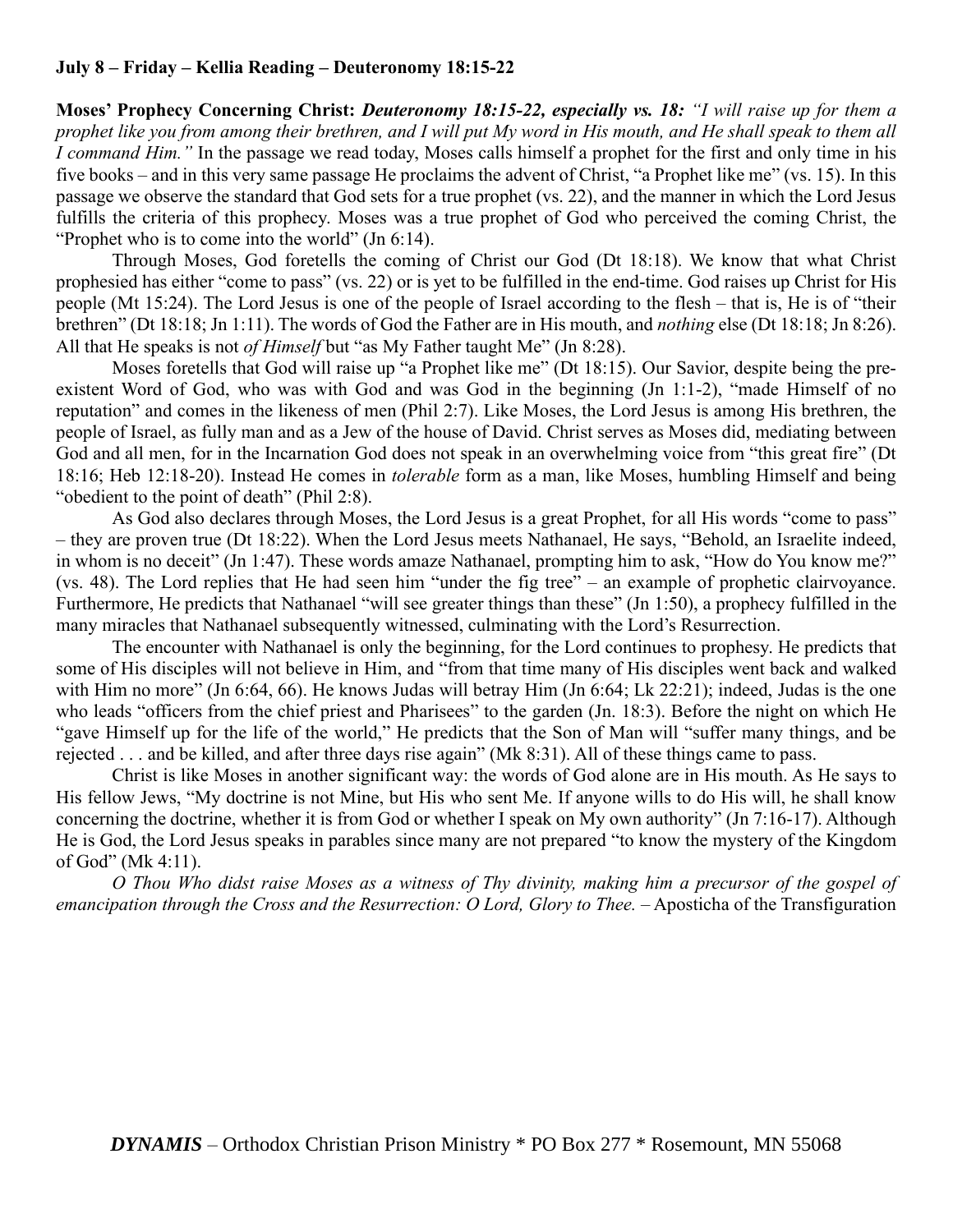## **July 9 – Saturday – Kellia Reading – Deuteronomy 19:11-21**

**But I Say Unto You:** *Deuteronomy 19:11-21, especially vs. 13: "You shall cleanse the guilt of innocent blood from Israel, that it may be well with you."* Attending to the law of the Lord as presented in this passage reminds us of a twofold blessing. First, God led our forebears to emphasize justice, law, and order and to insist on removing "evil from among you" (vs. 19). Second, we are blessed that we have God's laws, together with the Holy Spirit, to guide our thinking and direct our actions from the heart. As we labor to walk in the way of our Lord, we find that the Old and the New Covenants work well together. We sinners receive clear direction for making life in this fallen world noble, honest, and fruitful.

We should be grateful that God has revealed the necessity of impartial justice and of civil and criminal codes that dispense reasoned correction and recompense for crimes and offenses. Living under such a legal system today, we gratefully remember our forebears who founded a judicial order that promotes a fair and decent social life, just laws, and godly behavior in society.

To understand how richly we are blessed, we need only read accounts of the corrupt and cruel justice system of the Nazis and the Soviets, or under Sharia law. We enjoy a heritage of wise law that traces back to Mosaic foundations. May we never slacken in our support of justice within our courts and legal system, maintaining the need for laws established on God's foundation and striving for fairness and justice for all.

Even more, may we be ever grateful to our God and Savior Jesus Christ for showing us "a more excellent way" (1 Cor 12:31). He provides grace to us through our rebirth in the Spirit, that our "deeds may be clearly seen, that they have been done in God" (Jn 3:21). The Lord Jesus leads those who are united to Him far beyond outward obedience to the law. He enables us to *fulfill* the law (Mt 5:17) with a righteousness that goes beyond exterior compliance, for He calls us to an inward change of heart, basing all our actions on God's will as revealed in Christ.

For example, the Law rightly opposes ambush with intent to assault or murder (Dt 19:11). The Lord Jesus, however, reveals a more profound and saving solution to the uprising of hate within us: "You have heard that it was said to those of old, 'You shall not murder'.... But I say to you that whoever is angry with his brother without a cause shall be in danger of the judgment." He adds, "Whoever [even] says 'You fool!' shall be in danger of hell fire" (Mt 5:21-22). Christ's way of justice requires more of us than simply refraining from murder. He seeks to restore our humanity *within* us and cleanse our hearts and souls of hate – that inward sin that wells up, seethes, and destroys the heart.

The Law commands us not to covet (Dt 5:21), and thus expressly forbids turning our cravings for another's property into an action such as removing a "neighbor's boundaries your fathers established in . . . the land" (vs. 19:14). Again the Lord reveals a higher way, teaching us not to lay up "treasures on earth" for ourselves (Mt 6:19), but to "seek first the kingdom of God and His righteousness" so that "all these things shall be added to you" (vs. 33). May we always take Christ's high road to justice.

Divine justice forbids false testimony (Dt 19:16-19). The Lord Jesus commands those who would enter His Kingdom not to consider the *speck* in our brother's eye but rather the *plank* in our own (Mt 7:3). With Christ it is ever, deeply, a matter of the heart.

*Create in me a clean heart, O God, and renew a right spirit within me. Restore unto me the joy of Thy salvation, and with Thy governing Spirit establish me.* – Psalm 50:10, 12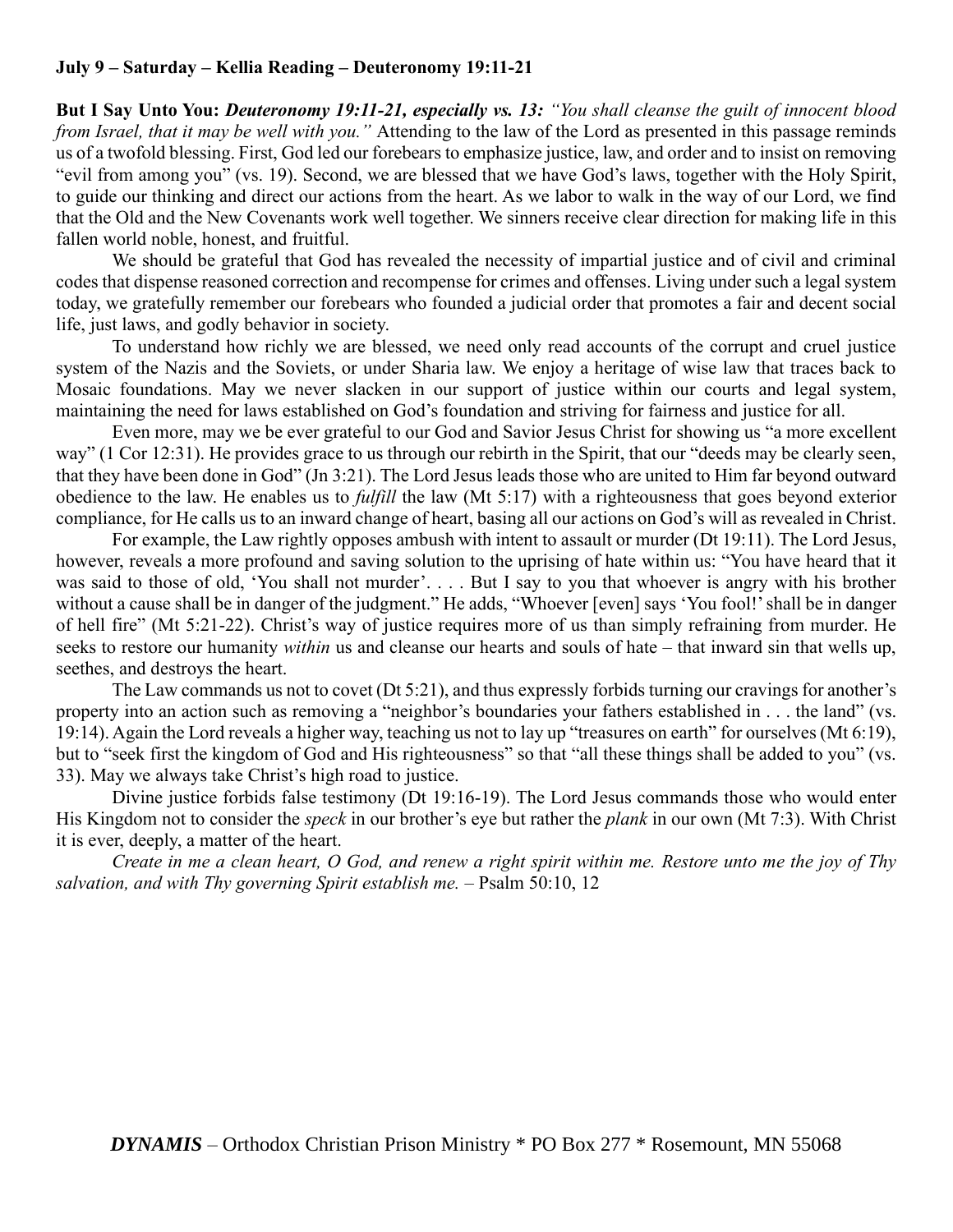### **July 10 – Sunday – Isaiah 43:9-14, Tone 3 First Reading at Vespers for Great Martyr Euphemia**

**God-the-Witness:** *Isaiah 43:9-14, especially vs. 10: "'You are My witnesses, and I am a witness,' says the Lord God. . . ."* In these verses we hear a witness of far greater standing than the Prophet Isaiah, for the one who testifies is "the Lord God . . . the Holy One of Israel" (vs. 14). Isaiah's hand remains present in the passage as evidenced by the two scribal notations: "says the Lord God" (vss. 10,13) and "thus says the Lord God" (vs. 14). Isaiah also provides the opening statement in verse 9. But the key testimony here, given the worldwide venue before which God-the-Witness submits His evidence, reveals a great deal concerning God and our relationship with Him, whether we are believers or not.

First, note that God gives testimony before "*all* the nations" gathered as one (vs. 9). The word *nations* (*ethne* in the original) describes the earth's peoples as they are defined by their shared languages and cultures. However, God-the-Witness addresses mankind as a whole, including every language and culture and not merely a select tribunal of "rulers." Isaiah registers the fact that these leaders also are "assembled from among [us]" (vs. 9).

Second, the standard for God's testimony is stated openly. He challenges every person throughout all of time as He declares "these things" (vs. 9). Every man is included when He testifies. No one can dodge God's testimony, for He invites all to come forward and witness under the same criteria He applies to Himself – to "tell us things from the beginning" (vs. 9). Let us admit that we are only temporary residents of earth! The credibility of God-the-Witness is humbling, for is there any knowledge to which He has not been privy?

Third, the Lord God demands a standard of truth of Himself and of any witness who would gainsay His testimony. Although He now speaks at an historical moment – the time when ancient Israel was exiled into slavery in Babylon – He is not shy to declare that He will *arouse* them, *redeem* them and *bind* "the Chaldeans" (vs. 14), their captors. And history bears Him out, for shortly after this testimony the Persians accomplished that liberation for Him.

Fourth, the Lord as witness clarifies what He means by "saves" – He gains the release of His people. "I am God, and besides Me there is no one who saves" (vs. 11). Such a claim puts other witnesses to the severest of tests, but actual events affirm God's testimony. For instance, He "proclaimed, and . . . saved [and] . . . denounced foreign gods so there were none among you" (vs. 12).

Fifth, God's testimony reveals His salvation to be irreversible. Thus, referring to the faithful, He says, "You are My witnesses, and I am a witness . . . and My Servant whom I chose, that you may know and believe, and understand that I am He" (vs. 10). Foremost among these fellow-witnesses is Christ our God, "My Servant" who "destroyed death by death" and "didst bestow resurrection upon those that are fallen" (paschal canon). God's testimony is awesome and irrefutable!

Sixth, God-the-Witness testifies that Christ, His co-equal and the Servant of all men, has overcome the enslaving one that "no longer has dominion over Him" (Rom 6:9). In truth, the Holy One of Israel frees all who put their trust in God-the-Witness.

Seventh, the Lord God, that star witness before mankind, says, "Do not neglect the gift that is in you, which was given to you by prophecy" (1 Tim 4:14). Worship and serve Him!

*Save us, O Son of God, who art risen from the dead, who sing to Thee: Alleluia!* – Second antiphon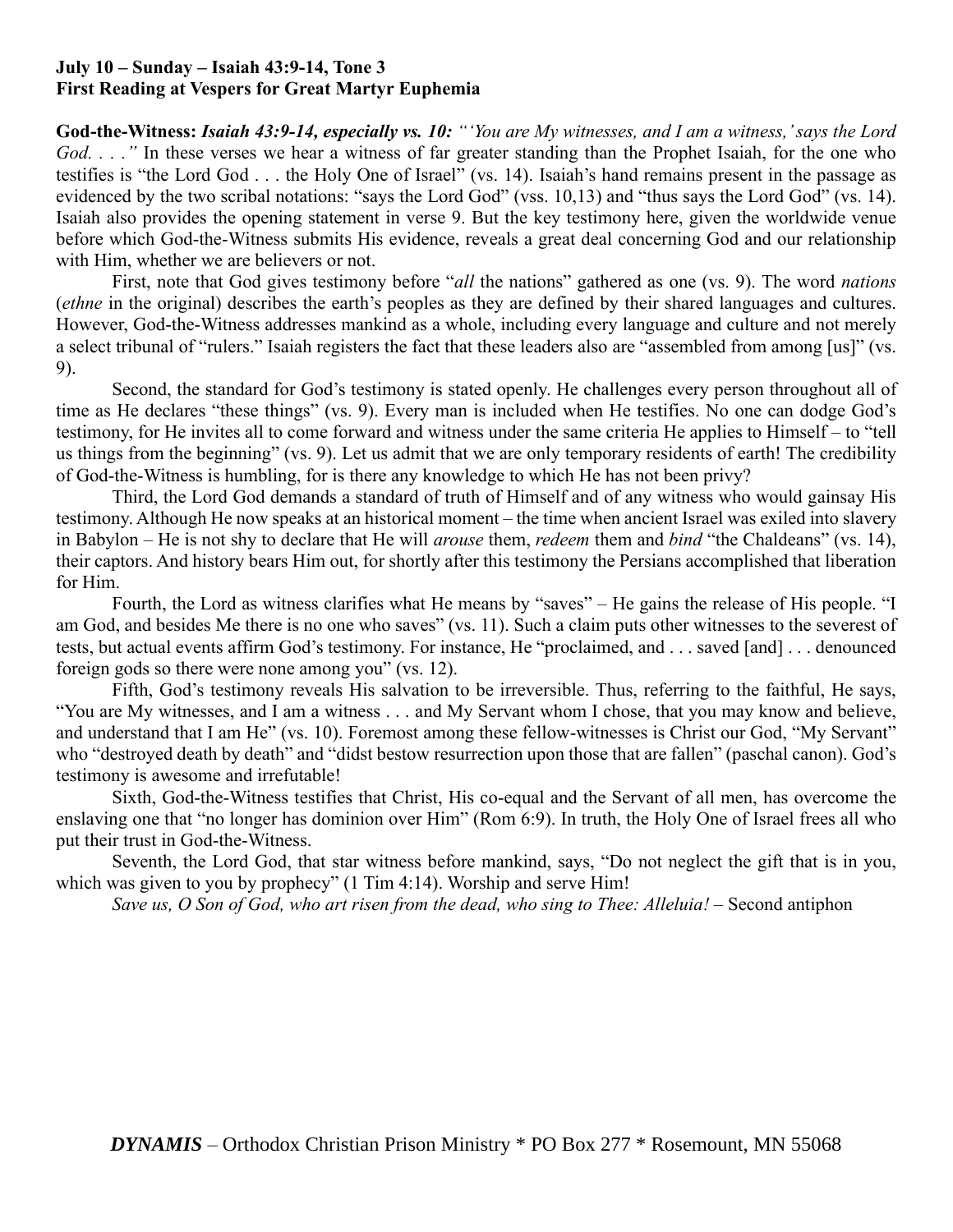## **July 11 – Monday – Wisdom of Solomon 3:1-9 Second Reading at Vespers for Great Martyr Euphemia**

**The Presence of the Saints:** *Wisdom of Solomon 3:1-9, especially vss. 8-9: "They will judge nations and rule over peoples, and the Lord shall reign over them unto the ages. Those who trust in Him will understand truth, and the faithful shall continue with Him in love, because grace and mercy are upon His elect."* God actively bestows grace and mercy on His saints, daily extending virtues and blessings through these holy ones to those who know them by their acts and words. Great grace continues to be accomplished in this way, for as Saint John Chrysostom points out, "the grace of the Spirit has left written for us in the pages of the sacred writings the lives and conduct of all holy people so that we might learn all the deeds of virtue they performed, people of the same nature as ourselves, and that we might not be lazy in the practice of virtue" (*Homilies on Genesis 1-12*, p. 150).

There are many examples of a change of heart among men and women who, because of the actions of the saints, gave their lives to the Lord. Victor and Sosthenes, two Roman soldiers, were present at the torture of Great Martyr Euphemia in AD 303. They declared themselves for Christ after witnessing her perseverance in faith despite her torturers' enticements, threats, and pain. By confessing Christ themselves, the two soldiers "were thrown to the wild beasts and thus finished their earthly course with glory." Euphemia also "was finally thrown to the wild beasts and, with a prayer of thanksgiving, gave her soul into God's hands" (*Prologue from Ochrid* vol. 3, p. 336).

The holy martyrs witnessed unto blood, while other saints testified to Christ by their actions and words, greatly affecting whole nations and populations. In July, for example, we celebrate Saint John of Shanghai and San Francisco, a clairvoyant teacher and wonderworker in France, China, and the United States. We also remember Saint Andrew of Crete, author of the Great Canon read every year during the first week of Lent; Saint Olga and her son, Prince Vladimir, equal-to-the Apostles, who established Christianity in Russia; Saint Seraphim of Sarov, who prepared Orthodox Russia for the atheistic onslaught of the twentieth century; and Saint Macrina, sister of Basil the Great and Gregory of Nyssa, who quietly guided those giants of Cappadocian theology.

Whether a saint is glorified in martyrdom or as a living witness before the world, he or she is ever with us, present and active. Father John Breck notes that when we make the effort to know them and unite our hearts to theirs, "we discover that they are not merely figures of the past. They are a living presence: persons whom we actually experience and with whom we enter into a shared fellowship in Christ. They acquire a 'face,' even a personality. [Then] our vision of reality expands [and] we become aware that they constantly accompany us and intercede for us." This living presence of the saints is one of Christ's enduring gifts to the Church.

Great Martyr Euphemia is an example of one who witnessed in death and continues to serve as a living participant in the life of the Church. When the Fathers of the Fourth Ecumenical Council were engaged in the monophysite controversy, they literally placed the matter into Saint Euphemia's hands. Opening her reliquary, they laid two divergent confessions inside, sealed her coffin, and prayed for three days. "On the fourth day, when the tomb was opened, they saw the Orthodox confession of faith in the saint's right hand and the heretical one beneath her feet. Thus was the conflict resolved by God's power on the side of Orthodoxy" (*Prologue* vol. 3, p. 48).

*O Euphemia, all-glorious great martyr, by thine intercessions ever guard the Church, preserve us, shelter and deliver us from every harm, through the great mercy of Christ our God. –* Aposticha sticheron for Saint Euphemia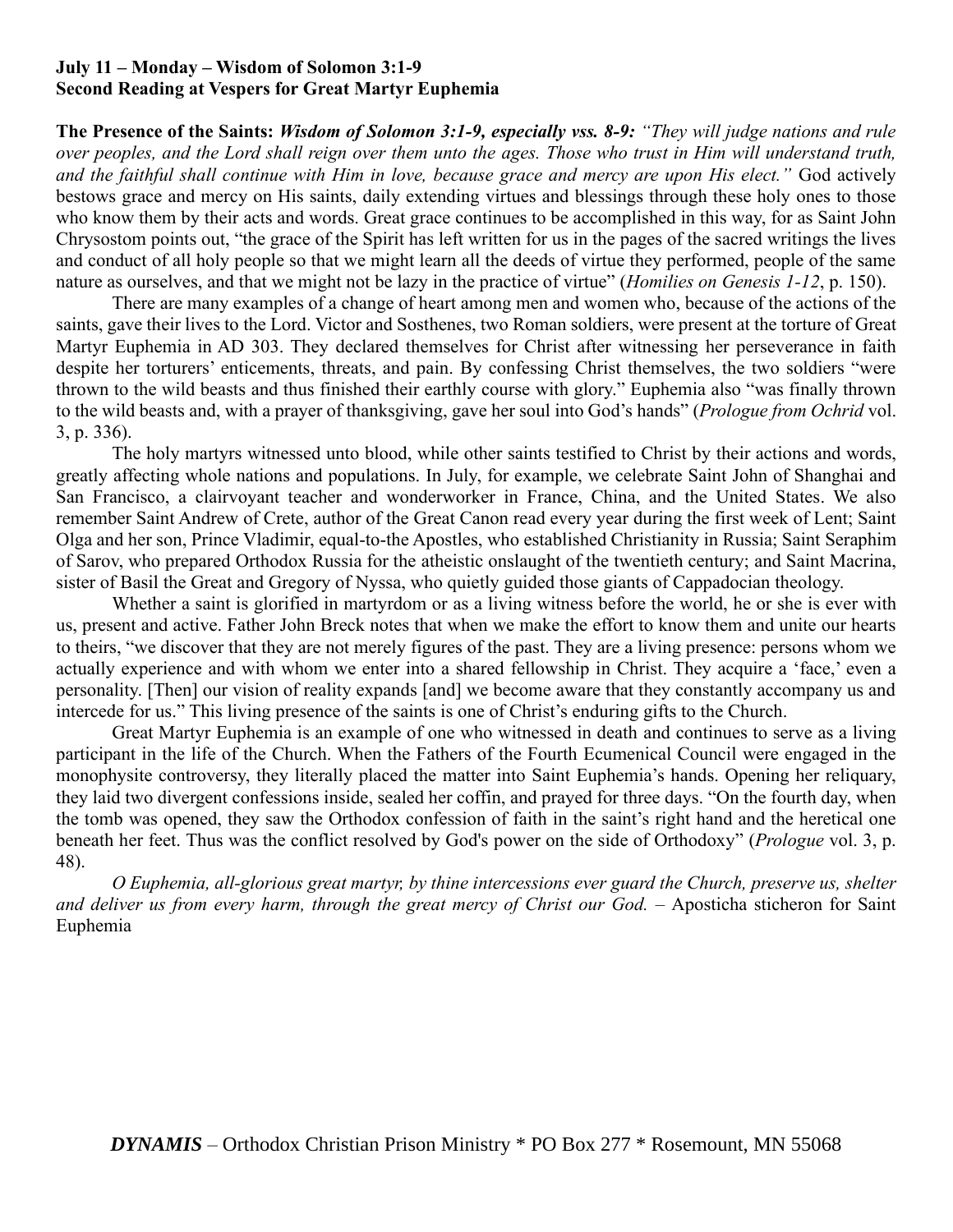## **July 12 – Tuesday – Wisdom of Solomon 5:15-6:3 Third Reading at Vespers for Great Martyr Euphemia**

**The Wrath of God:** *Wisdom of Solomon 5:15-6:3, especially vss.* **19-20:** *"He will take holiness as an unconquerable shield, and sharpen His relentless wrath for a sword; and creation will fight with Him against the senseless."* Be attentive! In these words we meet a dire and solemn promise from a king on whom God bestowed "wisdom and understanding" (2 Chr 1:12). If we disdain or disregard Solomon's caution we will regret it, for God knows our hearts. Listen to the poet Joseph Addison Alexander's words: "There is a line, by us unseen, that crosses every path; the hidden boundary between God's patience and His wrath" ("The Doomed Man"). E. J. Whately further illumines this mystery by explaining: "We cannot attribute to [God] passions like those of men: we can only describe the external effects which in men would be produced by these passions" (*Webster's Dictionary of Synonyms,* 1942 ed., p. 52).

Solomon offers just such a description in verses 17-23, using violent, stormy imagery to convey the results of God's corrective actions. If we accept that He is the Lord of all history – of each life and of our own destiny – then let us choose not to toy with Him, so as not to be numbered among "His enemies" (Wis 5:17)!

God's wrath is *righteous* (vs. 18). We may not like His anger, we may complain about the Lord's wrath, but invariably it comes as the consequence of violating His law. Divine wrath should discomfort those who oppose Him in any wrongful thought or action. If we chafe when someone says, "I told you so," then we will know real heartache if we give the Lord reason "to tell us so."

The wrath of God results in an *impartial* judgment (vs. 18). His fairness is expressed by the beautiful idiom "God does not admire a face" (or, as translated in Dt 10:17, "shows no partiality"). God, being passionless, cannot be aroused to prejudice.

In confronting God's wrath, we meet *holiness* (Wis 5:19). In the year King Uzziah died, holiness "pierced" Isaiah while he was in the Temple (Is 6:5). Truly the holiness of God is *unconquerable* (Wis 5:19), for a warrior's shield is not solely a defensive armor; often it is used offensively to batter foes, knocking them down and breaking their swords. God's holiness batters every excuse that we invent to reveal our iniquity and sinfulness.

There is an overpowering, *relentless* quality to God's wrath (vs. 20). The most conspicuous aspect of the inexorable wrath of God, the one holding every one of us in thrall, is death. God's judgment against our sin is unavoidable (Gn 2:17), for in Adam all die (Gn 3:19; 1 Cor 15:22).

God's wrath "will strike and leaps to [its] object as from a well-drawn bow" (Wis 5:21). When the unjust and cruel succeed and prosper, we cry out. Our limited perspective offers no explanation for such things, but God waits until the fullness of iniquity is complete (Gn 15:16). Saint Theognostos reminds us that "we will not be punished or condemned in the age to be because we have sinned, since we were given a mutable and unstable nature. But we will be punished if, after sinning, we did not repent and turn from our evil ways to the Lord; for we have been given the power to repent, as well as the time in which to do so" (*Philokalia* vol. 3, p. 369).

The wrath of God is powerful: "Hailstones full of anger will be hurled as from an engine of war" (Wis 5:22). Large hailstones damage those who find themselves in the open and unprotected from the hail's force; hailstones can even prove deadly.

Wrath from God often comes as a result of *lawlessness* and *wrongdoing* (vs. 23) – our own as well as that of others. Yet God ever seeks to *winnow* our hearts, souls, and bodies, that we may swiftly turn to Him and seek His mercy: "Remember me when You come into Your kingdom" (Lk 23:42). Let God's wrath be a reminder to seek in earnest the healing of His grace.

*By Your mercy, O compassionate Christ, implant in me unshakable trust in You, that Your wrath may not abide upon me unto ages of ages.* – based on John 3:36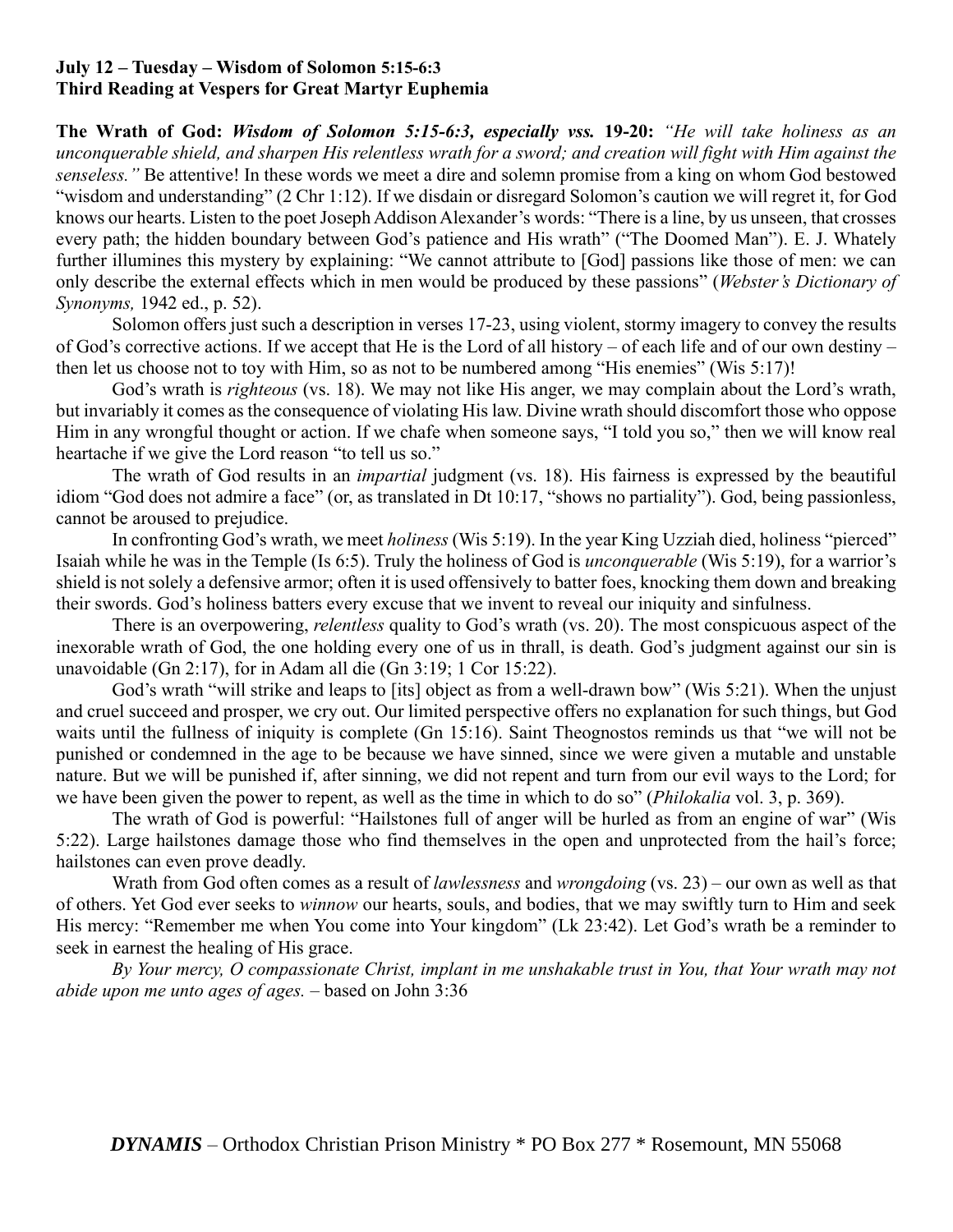# **July 13 – Wednesday – Kellia Reading – Deuteronomy 24:10-18**

**Love, Equity, & Justice:** *Deuteronomy 24:10-18, especially vss. 14-15: "You shall not withhold wrongfully the wage of the poor and needy, whether one of your brethren or one of the resident aliens in your cities. Each day you shall pay him his wage and not let the sun go down on it, for he is poor and has set his hope on it; lest he cry out against you to the Lord, and it be sin to you."* The Lord requires love, equity, and justice among all men, including creditors and debtors, employers and workers, wealthy and poor, judges and prisoners. And the Lord gives His reason for extending compassion and justice to us: He redeemed us from slavery, first by delivering our fathers in Egypt (vs. 18) and then through Christ's Resurrection. God's compassion is the context and foundation for relationships among His people and among all men.

The New Testament upholds this viewpoint. Saint Paul reminds masters that they should render unto their servants "what is just and fair, knowing that you also have a Master in heaven" (Col 4:1). The unity of the Body of Christ is organic. The Lord Jesus declares that "inasmuch as you did it to one of the least of these My brethren, you did it to Me" (M. 25:40). God cares for "the unity of the Spirit in the bond of peace" (Eph 4:3). "Freely you have received, freely give" (Mt. 10:8).

As we reflect on God's concern for mutual love, equity, and justice, we are prompted by the Prophet Moses' words to ask how we should act, as members of the Body of Christ, toward debtors, the disadvantaged, and those in prison, especially those under the penalty of death. God addresses each of these issues in turn: debtors (Dt 24:10-11), equity between creditors and debtors (vss. 12-13), prompt payment of fair wages (vss. 14-15), and restraint in applying the death penalty (vs. 16). None of these issues is merely historic. The poor we have with us always. Moses' manner of speaking may not be framed in the contemporary idiom, but only outward appearances change, never God's word or the requirements placed upon us!

In Moses' time loans were neighborly exchanges (vs. 12) rather than the business of lending institutions. Today borrowing is more complicated, for our entire economy sadly relies on credit and interest. Still, God's word abides: "When a creditor and a debtor meet with one another, the Lord watches both of them" (Prv 29:13). Note God's preference that we *not* obligate ourselves to lenders. While loans for housing, transportation, and medical care may be necessary, credit card extravagance is surely not part of God's approach to the *good life*. Capricious spending and mindless debt, like extortion and fraud, are unworthy of stewards of Christ.

The payment of wages in the present economy is partially controlled by law. Holding back a worker's pay is a criminal act, much in the spirit of Moses' teaching. Conversely, failure to return a fair effort for the wage that one is paid also is a sin before God. Let employers and wage-earners alike be accountable to God and one another in love, equity, and justice. Resolution of inequities between members of the Church should be handled as between brothers and sisters or, when necessary, with pastoral counsel and arbitration in the spirit of Christ.

The death penalty and the means of its administration remain lively issues today. The point of the Mosaic law, that "each shall be put to death for his own sin" (Dt 24:16) must be honored among us. Those found worthy of death ought to be proven perpetrators of the crimes they have committed – and may God have mercy upon us all!

All equity begins with our compassionate Lord, who redeemed all men from sin (vs. 18).

*O Lord our God, Who hast given us this good land for our heritage, may we always prove ourselves a people constant in doing Thy will and never failing in love, equity, and justice.* – adapted from the Lutheran Book of Worship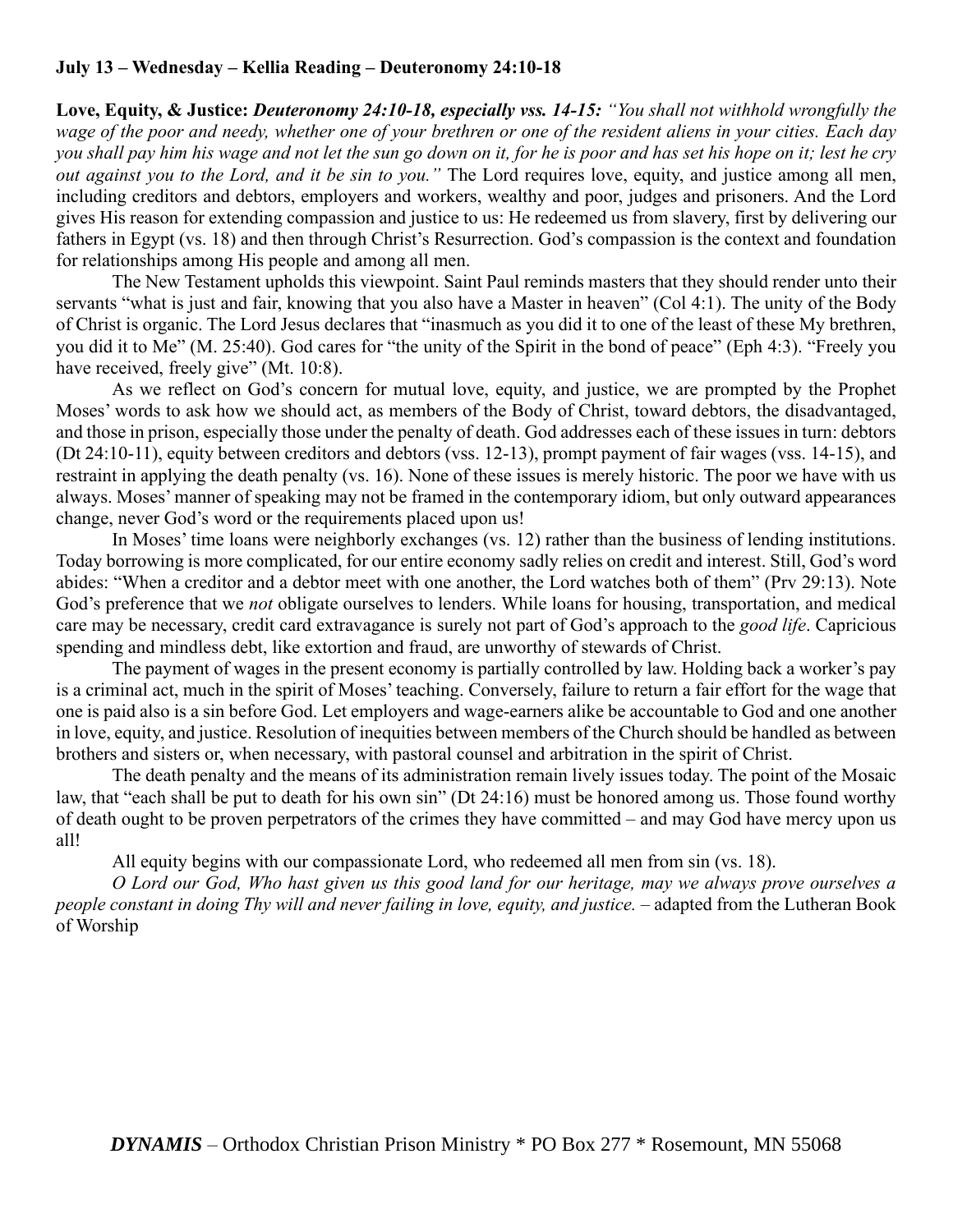# **July 14 – Thursday – Kellia Reading – Deuteronomy 25:1-3, 13-16**

**Law and Prayer:** *Deuteronomy 25:1-3, 13-16, especially vss. 3, 13: "Forty blows he may give him and no more, lest . . . your brother be disgraced before you. . . . You shall not have in your bag differing weights, a heavy and a light."* These two verses address diverse subjects within the Mosaic Law. They establish a clear division in the present passage, for one sets boundaries on the punishment of a wrongdoer while the other forbids the possession of deceptive measures. However, the unity of these sections also is noteworthy. Both draw upon previously stated divine law: "You shall not bear false witness against your neighbor" (Dt 5:20) and "you shall not steal" (vs. 19). Both rulings derive in turn from the Ten Commandments. Furthermore, each commandment addresses a petition in the Lord's Prayer: "Forgive us our debt as we forgive our debtors" (Mt 6:12) and "do not lead us into temptation but deliver us from the evil one" (vs. 13).

Holy Scripture discloses that God condones the use of corporal punishment for certain offenses under the law. However, in many countries today the beating of offenders is no longer practiced, having been removed by statute and the findings of higher courts. Hence it is no longer among the penalties imposed by judges.

In family life, tempered spanking by the parents is still available as a means of correcting children. However, if parents choose to use this means of discipline, let them note that the Lord's will is to moderate corporal punishment so that the offender not "be disgraced before you" (Dt 25:3). The application of specified limits is set forth in order to guard against dehumanization. To exceed humane limits in the severity of the *stripes* or in their number surely is an offense against God.

The use of corporal punishment of children traditionally has been exercised within the context of prayer to God, who forgives our trespasses as we forgive those who trespass against us. Physical punishment ought never be an outlet for the passions of anger and revenge. If physical blows are used for correction, not only should they not degrade the offender, but they must bring an end to any rupture in relationship caused by sin or misdeed. Forgiveness and restoration must immediately follow corporal punishment of children!

In the second portion of our reading the Lord our God does not merely forbid the use of false weights and measures. He speaks against even possessing such things, for He opposes having any device at hand that might pose a temptation to sin against a brother or sister. Deception and dishonesty "are an abomination to the Lord your God" (vs. 16), while holding the very means of misleading another is contrary to our profession in Christ.

This reading teaches us to live as we pray, leading neither ourselves nor others into temptation but delivering us all from the evil one. As our Lord teaches: "No one can serve two masters; for either he will hate the one and love the other, or else he will be loyal to the one and despise the other. You cannot serve God and mammon" (Mt 6:24).

Maximos the Confessor says: "If we wish to be rescued from evil and not enter into temptation, we should have faith in God and forgive. . . . In this way . . . we shall be victors over the law of sin. . . . We shall trample underfoot the evil serpent" (*Maximos the Confessor: Selected Writings*, p. 117-18.) Saint Hesychios adds: "If you do not want to suffer evil, do not inflict it, since the suffering of it inevitably follows its infliction" (*Philokalia* vol. 1, p. 172).

*O Christ our God, set in motion within us an insatiable desire for Thyself, that we may fulfill the Father's will, reflecting always heavenly blessedness in the conduct of our lives.* – adapted from *Maximos the Confessor: Selected Writings*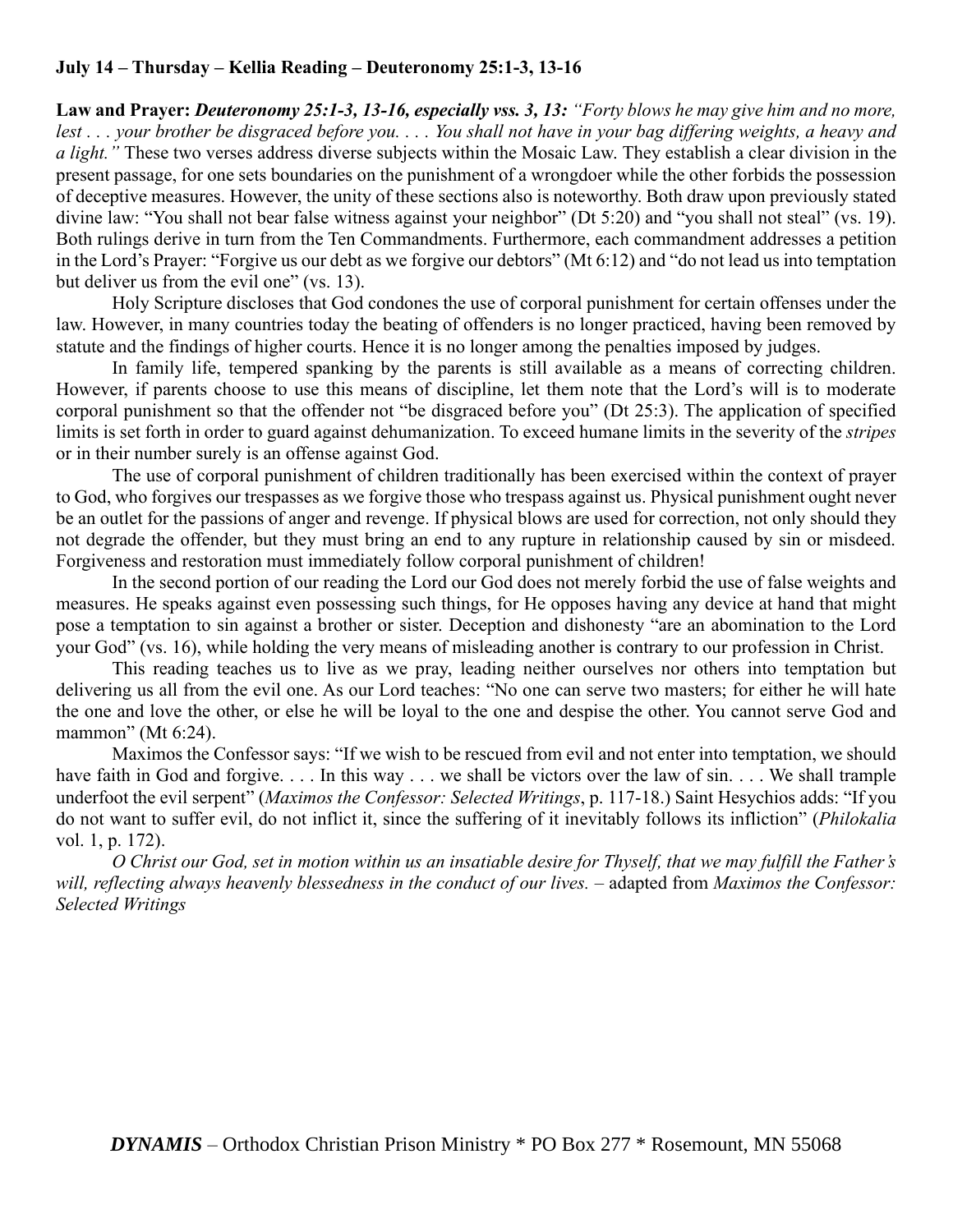# **July 15 – Friday – Kellia Reading – Deuteronomy 26:1-11**

**Worship:** *Deuteronomy 26:1-11, especially vs. 11: "So you shall rejoice in every good thing the Lord your God gave you and your house, you and the Levite and the resident alien among you."* The Prophet Moses' commandments to the ancient people of God concerning worship can enrich our own appreciation of the Divine Liturgy. As Saint Athanasios the Great urges: "Israel of old, having first as a figure striven for the victory, came to the feast. . . . But we, my beloved, the shadow having received its fulfillment, and the types being accomplished, should no longer consider the feast typical. . . . but in accordance with the injunction of the Apostles . . . go beyond the types, and sing the new song of praise" ("Fourth Festal Letter," *NPNF* Second Series, vol. 4, p. 516).

When we come to the Divine Liturgy to celebrate Christ our God, we follow Moses' guidelines in a sense, for we "take some of the first of all the produce . . .which the Lord your God" has given (vs. 2). The priests "set it down before the altar of the Lord your God" (vs. 4) and *call* on the Lord (vs. 2), *declaring* all He has done (vs. 3). We "rejoice in every good thing the Lord your God gave" to us and to our households (vs. 11).

We rejoice to be part of "the Church of the living God" (1 Tim 3:15) that offers, sings hymns, blesses, and praises God, who is "ineffable, inconceivable, invisible, incomprehensible, ever existing and eternally the same." We give thanks for "the dispensation for us" that Christ fulfilled and rejoice in the true light, the heavenly Spirit, the true faith that we have found by "worshiping the undivided Trinity: for He hath saved us" (Divine Liturgy of Saint John Chrysostom).

Moses gave instructions to take "the first of all the produce" of our labor and "put it in a basket," then "go the place" blessed by God for worship (Dt 26:2). "Go to one who is priest" who shall "take the basket out of your hands and set it down before the altar of the Lord your God" (vss. 3-4). These acts clearly foreshadow the offertory of the Divine Liturgy. We bring loaves of bread that represent ourselves and our labor. From one of the loaves the priest takes a portion called the Lamb, placing it on the diskos "in remembrance of our Lord and God and Savior, Jesus Christ." At the Great Entrance, this oblation is borne to the altar and offered to God.

The liturgy serves as the principal means by which the Church on earth joins with the hosts of heaven to call upon the name of the Lord (vs. 2). Yes, the Lord has extended filial privilege even to us, so that we may dare to call upon Him, "the heavenly God," in words that exceed Moses' prayer: "Our Father, Who art in heaven, hallowed be Thy Name...."

The prayers and hymns of the liturgy speak of that which "the Lord swore to our fathers to give us" (vs. 3). His promises include salvation and a kingdom that exceeds any expanse of land on earth. God the Father gives His Only-begotten Son to all nations, "that whoever believe in Him should not perish but have everlasting life" (Jn 3:16). Through the Cross, the Resurrection, the ascension into heaven, and second and glorious advent of Christ, the Life-giving Trinity raises us up again, brings us back to heaven, "endowed . . . with [His] Kingdom which is to come."

In our worship we are blessed with numerous occasions to "rejoice in every good thing the Lord [our] God gave" us (Dt 26:11). Thus with good reason we chant in exaltation: "We praise Thee, we bless Thee, we worship Thee, we glorify Thee, we give thanks to Thee for Thy great glory. O Lord, heavenly King, God the Father Almighty; O Lord, the Only-begotten Son, Jesus Christ; and the Holy Spirit" (Doxology).

*O Son of God, accept me today as a communicant; for I will not speak of Thy mystery to Thine enemies; but like the thief, will I confess Thee. Remember me, O Lord, in Thy Kingdom.* – Precommunion Prayer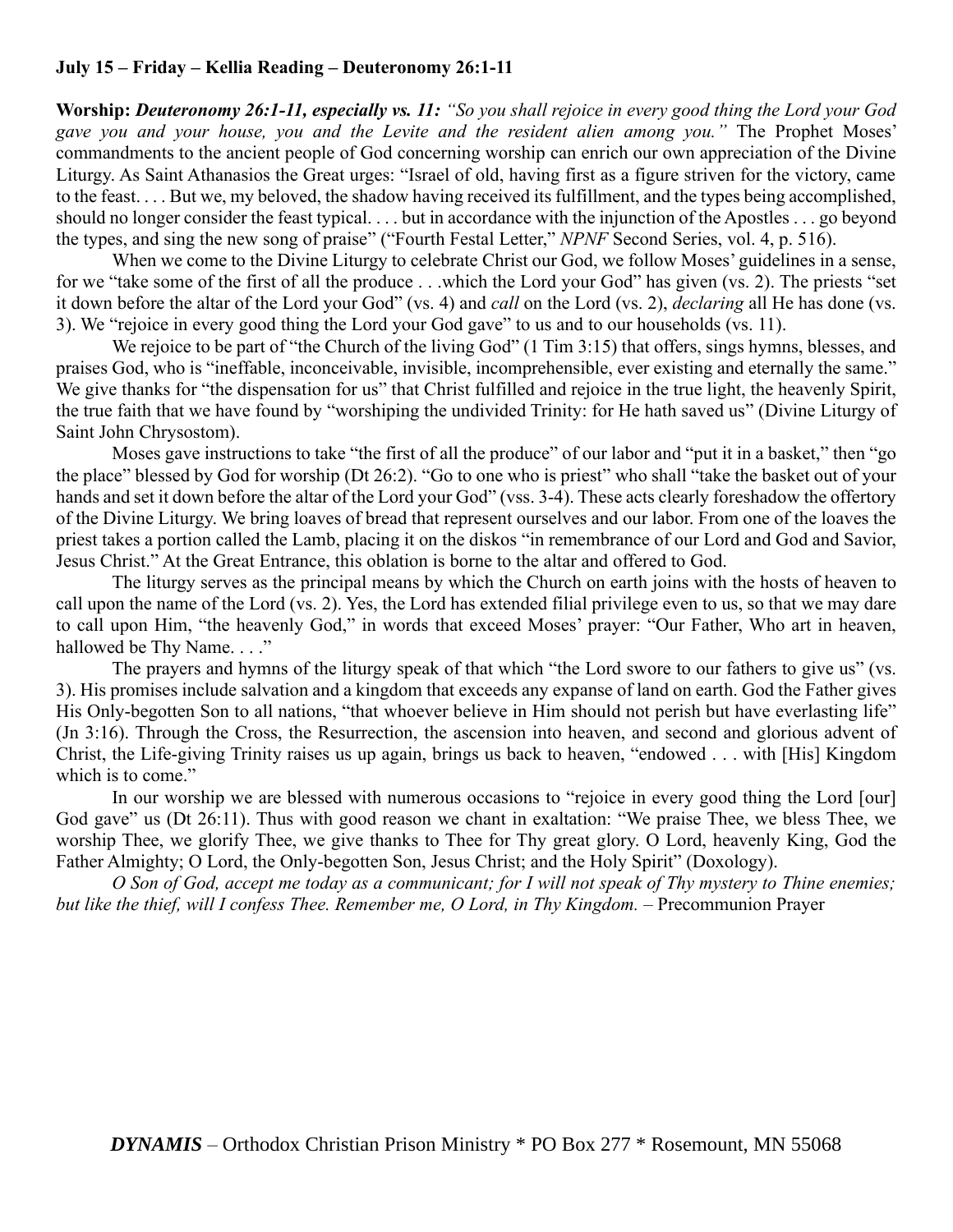### **July 16 – Saturday – Kellia Reading – Deuteronomy 28:1-14**

**Blessings:** *Deuteronomy 28:1-14, especially vss. 1-2: "Now it shall come to pass, as you cross the Jordan to the*  land the Lord your God gives you, if you diligently obey the voice of the Lord your God to be careful and do all *His commandments I command you today, then the Lord your God will set you high over all nations of the earth. Then all these blessings shall come upon you and find you, because you obey the voice of the Lord your God. . .* 

*."* It is very likely that you will recognize the blessings that Moses promises in this passage, for they are the very things for which we pray in the Divine Liturgy "this city . . . and land, healthful seasons, abundance of the fruits of the earth, peaceful times, for travelers, the sick, the suffering, captives, and deliverance from all tribulation, wrath, danger, and necessity" (Litany of Peace).

God graciously blesses His servants, but He gives good things contingent upon steadfast obedience. He is the sole source of all true blessings that can be known, received, and enjoyed in every aspect of this life. For this reason, as each year begins, the Church entreats our all-bountiful Lord and God to "bless the crown of the new year by Thy goodness. Bestow Thy good things from above upon all Thy people, as also health, salvation, and good furtherance in all things. Deliver Thy holy Church, this city and every city and countryside from every evil assault, and vouchsafe unto them peace and tranquility" (prayer for the New Year).

Carefully observe the words of the Prophet Moses in light of these prayers, and notice how he states his message repetitively. It is a common theme in all of Holy Scripture and brings us back to the beginning: God's blessings are contingent upon our obedience. Moses includes this very phrase in both of the first two verses of this chapter: "Obey the voice of the Lord your God."

In the closing verses of the passage he ends with the same refrain: "So the Lord your God will make you the head and not the tail . . . if you heed the commandments of the Lord your God I command you today to keep and do them. You shall not transgress any of the words I command you this day" (vss. 13-14). To make sure our minds do not wander, Moses reiterates the same warning: We shall be established only "if you obey the voice of the Lord your God, and walk in His ways" (vs. 9).

In colorful language, the great prophet speaks of the ways in which we discern God as the true and only source of all blessings. First, He sets His Church "high over all nations" (vs. 1). His blessings *come upon* us and *find* us (vs. 2). Christ our God is the victor who defeats our enemies (vs. 7). He "commands the blessing on" us (vs. 8) and provides all that we receive. When we are established as His "holy people," the Lord keeps the promise He swore to us (vs. 9). Who makes us "increase in good things" (vs. 11)? The Lord does. Who opens His heaven "to give the rain to your land in its season and to bless all the works of your hands" (vs. 12)? The Lord does.

Yes, the Lord blesses the good and also the evil, the just and the unjust (Mt 5:45). However, He particularly showers blessings on those who obey His commandments. He blesses the Church to lead nations and peoples (Dt 28:1,13). He blesses both urban and rural life (vs. 3). He gives fertility to our bodies, the soil, the livestock, and the natural world upon which we depend (vss. 3,11), as well as our economy (vs. 12). When enemies assault us He rescues us (vs. 7), for the Church remains His *holy people* (vs. 9) who are called by His name (vs. 10).

*Thou art a merciful God and lovest mankind, and unto Thee we ascribe glory to the Father and to the Son and to the Holy Spirit, now and ever, and unto ages of ages. Amen.* – Third Antiphon prayer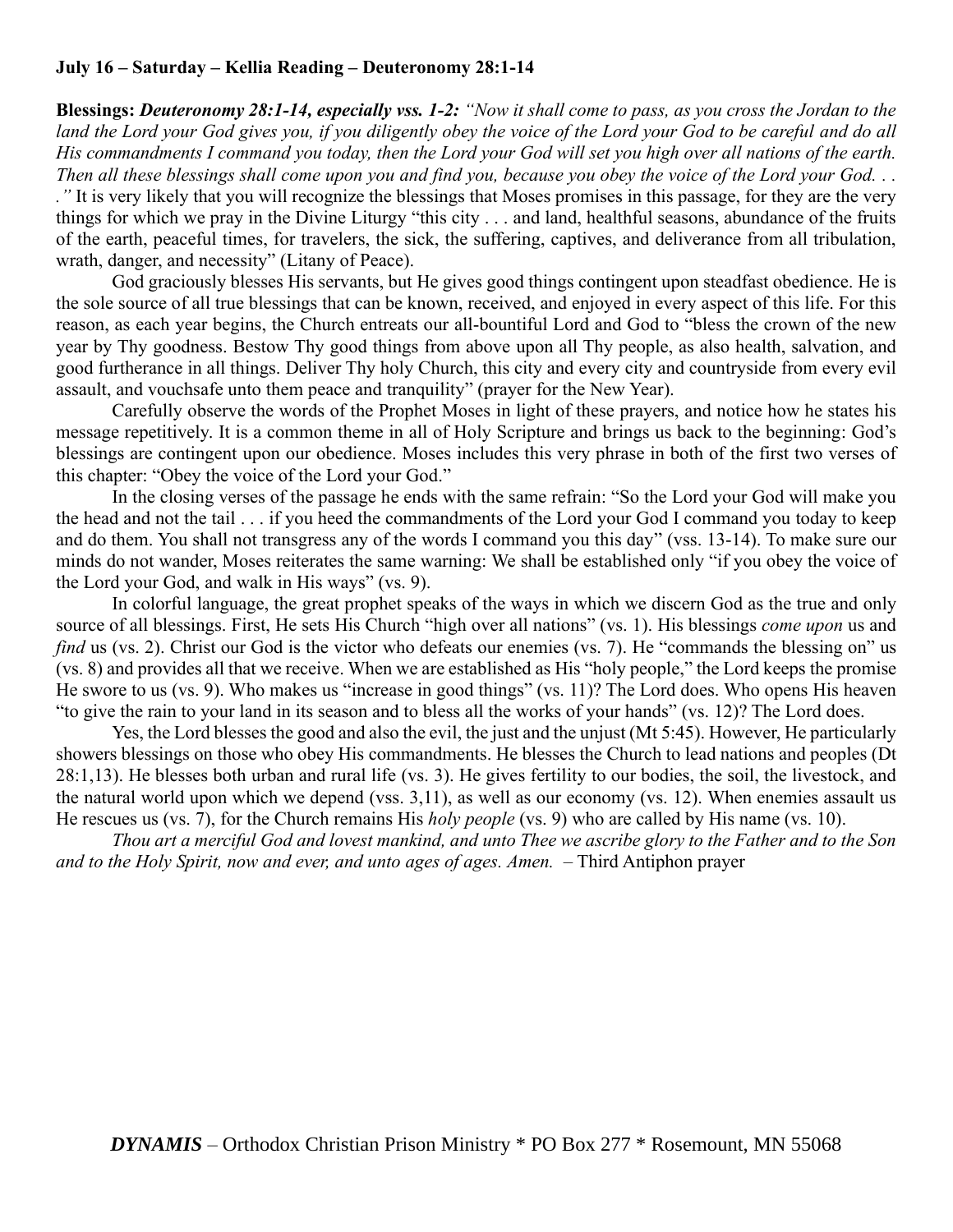# **July 17 – Sunday – Kellia Reading – Deuteronomy 29:1, 9-21, Tone 4**

**Serve, or Turn Away:** *Deuteronomy 29:1, 9-21, especially vs. 17: "Surely there is not among you man, woman, family, or tribe whose mind turns away today from the Lord our God, to go and serve the gods of these nations?"* Nearing the end of life, the Prophet Moses assembles the people of Israel, reviews their national experience with them, and solemnly reminds them that they are standing, as always, in the presence of God (vs. 11). The great prophet warns that each and every person, whether man or woman, young or old, esteemed leader or lowly worker, faces a momentous decision. Either they will enter into "this covenant and this oath" (vs. 13) under which God has sustained them from the time of Abraham, Isaac, and Jacob, or they will "go and serve the gods of [other] nations" (vs. 17).

We Christians, like Israel of old, are the people of God. We too need to embrace Moses' warning and decide that we shall never stand apart from God in any manner. Each day through countless choices – from the grandest options to the seemingly small, insignificant decisions of life – we face that same eternal, precipitous watershed. We either "enter into the covenant of the Lord" (vs. 11) that we pledged in Christ or "go in the wanderings" of our hearts (vs. 18). These alternatives are constantly before us. We commit to God or else we "hear the words of this curse and flatter" ourselves into perdition (vs. 18).

Indeed, we must strive to receive and embrace the Lord Jesus Christ, our King and God. Labor to make your heart a pure and worthy place for Him, "that He may establish you today as a people for Himself" (vs. 12). Archimandrite Sophrony invites us to discover the riches that come to us in Christ. He writes, "The heart and mind are both completely occupied by Him only. This visible world gives place to a reality of another, higher order . . . a state difficult to describe" (*On Prayer*, p. 154). Why would we turn away from the Lord to become "a root bearing gall and bitterness" (vs. 18)?

Each of us has the God-given freedom to enter "into the covenant of the Lord" (vs. 11) or to "flatter himself in his heart" and go wandering (vs. 18). Stand united with God's people and say, "The Lord is the defender of my life; of whom then shall I be afraid" (Ps 26:1)? To explicitly reject God, disdaining life and refusing the light of Christ, is foolhardy. "God will not be merciful" (Dt 29:20) in such cases.

Every choice we make impacts our own existence. As members of Christ's holy Church, our decisions also affect the other members of Christ's Body, past, present, and future – "those with us here today before the Lord your God, as well as with those not with us here today" (vs. 14). Our brothers and sisters grow as we submit to God's will and "enter into the covenant of the Lord" (vs. 12). We need to take care "lest the sinner destroy the sinless along with him" (vs. 18). "God will not be merciful to him" or to any who follow him (vs. 19). Rather, "the anger of the Lord and His jealousy will burn against that man, and every curse written in this book will cling to him" (vs. 20).

May God save us from the consequences of turning away from God, who does not guide the self-confident person in his wanderings. Indeed, God promises to "blot out his name from under heaven " (vs. 19). How terrible to be *separated* from the Life-giver (vs. 20)! And yet we rejoice, for Christ our God has come that we "may have life, and . . . may have it more abundantly" (Jn 10:10).

*Open to me the doors of repentance, O Life-giver; for my soul goeth early to the temple of Thy holiness. Because Thou art compassionate, purify me by the compassion of Thy mercies.* – Lenten troparion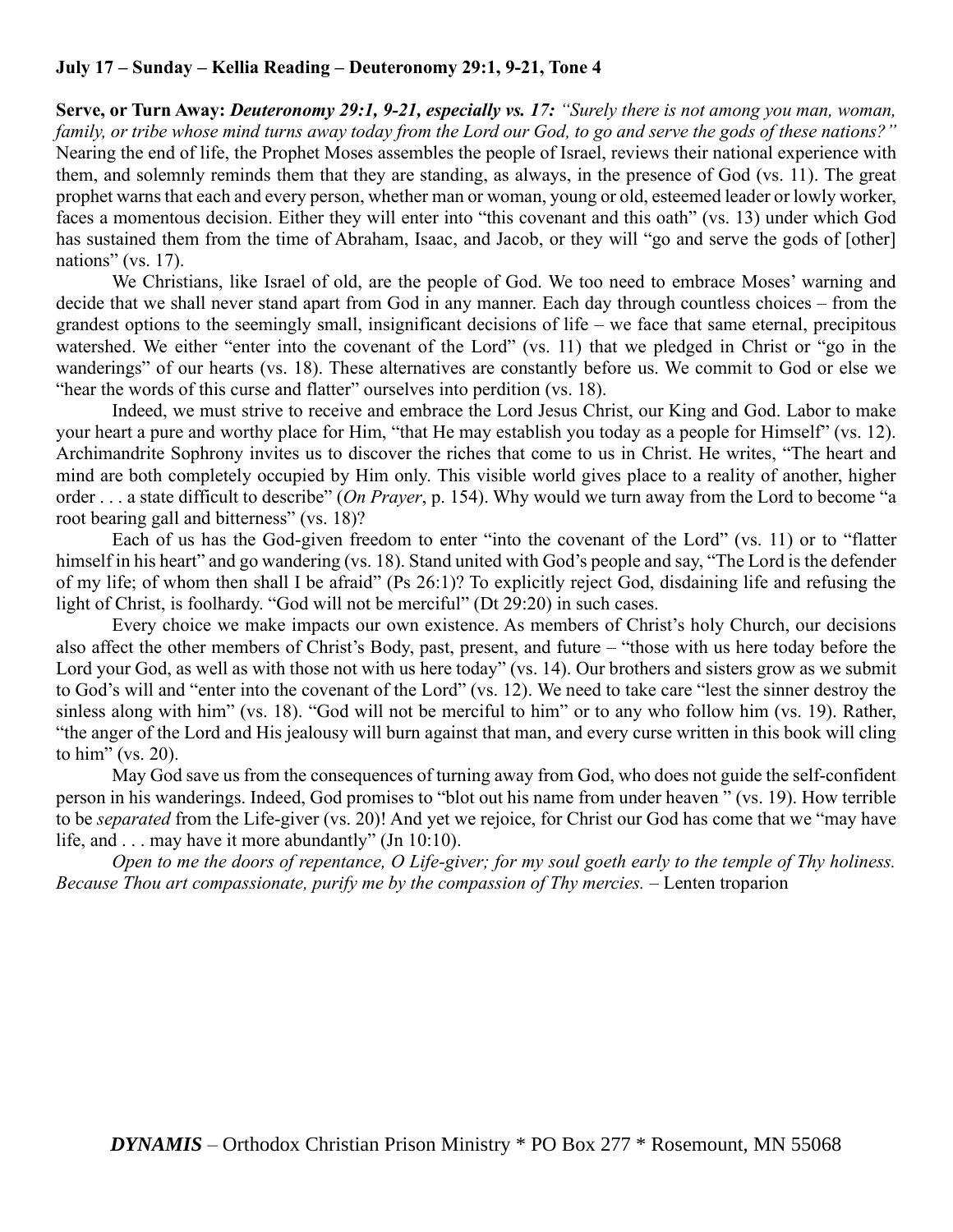# **July 18 – Monday – Kellia Reading – Deuteronomy 30:11-20**

**Elements of Faith:** *Deuteronomy 30:11-20, especially vs. 14: "But the word is very near you, in your mouth, in your heart, and in your hands, that you may do it."* Saint Paul understands that Moses' concern in this passage is with faith. Quoting from these verses, the apostle writes: "The word is near you, in your mouth and in your heart' (that is, the word of faith which we preach)" (Rom 10:8). Truly, Moses grasped the elements necessary for true faith, for he urges: "If you hear the commandments of the Lord . . . keep his ordinances and judgments" (Dt 30:16). Here he demonstrates that faith has two elements involving the whole person: an inner choice to obey and a tangible follow-through.

Verse 14, quoted above, intimately addresses the full range of our being: "in your mouth" (evinced by speech), "in your heart" (settled within the center of our being), and "in your hands" (that is, manifested in words and acts). Most texts omit the final three words "in your hands," which are unique to the Septuagint. They make very clear that the whole person is involved, encompassing all that we are.

We sometimes comply with demands made upon us under duress – "just going along," as we say. We can act, knowing all the while "in our hearts" that we are not embracing what is required but merely *going through the motions*. This is acquiescence, not faith. We would not choose submission were we free of constraint, from within and/or without.

Outside pressures often push us to do the bidding of others. In this vein, notice that compliance often results from habit or unconscious conformity. Because the whole person is not engaged, this is not faith - a truth that the Lord spells out in the gospel when He gives flesh to the phrase "in your hands" in the parable of the two sons (Mt 21:28-31).

To grasp the essence of faith, it is necessary to look within and realize that choice comes before we put our hands to action. An action is *of faith* when it arises freely from what we will – when it is done *by choice*. In faith, the will is preface to action. The Prophet Moses reveals that in order to walk in God's ways and keep "His ordinances and judgments" (Dt 30:16), we must first turn away from all other demands. Only then are we free to obey the Lord and manifest the presence of godly faith. We act in faith when we determine to act. Eternal danger comes when we turn "away and . . . do not hear, but go astray and worship different gods and serve them" (vs. 17), thus allowing commands from created beings to direct our heart and will.

Moses reveals that we must be ever alert to what is taking place *within* ourselves, to every transaction of the heart and the will. The apostle admonishes us: "Awake, you who sleep, arise from the dead, and Christ will give you light" (Eph 5:14). Faith, ultimately, is a response evoked by another to which we accede freely. A call from God, or any lesser being, always presents faith as a possibility.

The Lord Jesus, the apostles, and the prophets "set before" us the choices of "life and death" (Dt 30:19). It is the mark of *their* glory – of Christ's glory in them. They do not coerce, but earnestly request that we "choose life" so that we and our descendants may live (vs. 19). Faith never occurs unless we consider, choose, and act. Thus, when we are asked to love and embrace with the heart, as when God appeals to us, true faith does "cling to Him" (vs. 20). Why? Because He extends life with *love* (freely offered) and never *death* (marked by coercion).

*O Master, Lord our God, put off from us the old man and fill us with the power of Thy Holy Spirit that we may be no more children of the body, but children of Thy Kingdom.* – Baptismal Prayer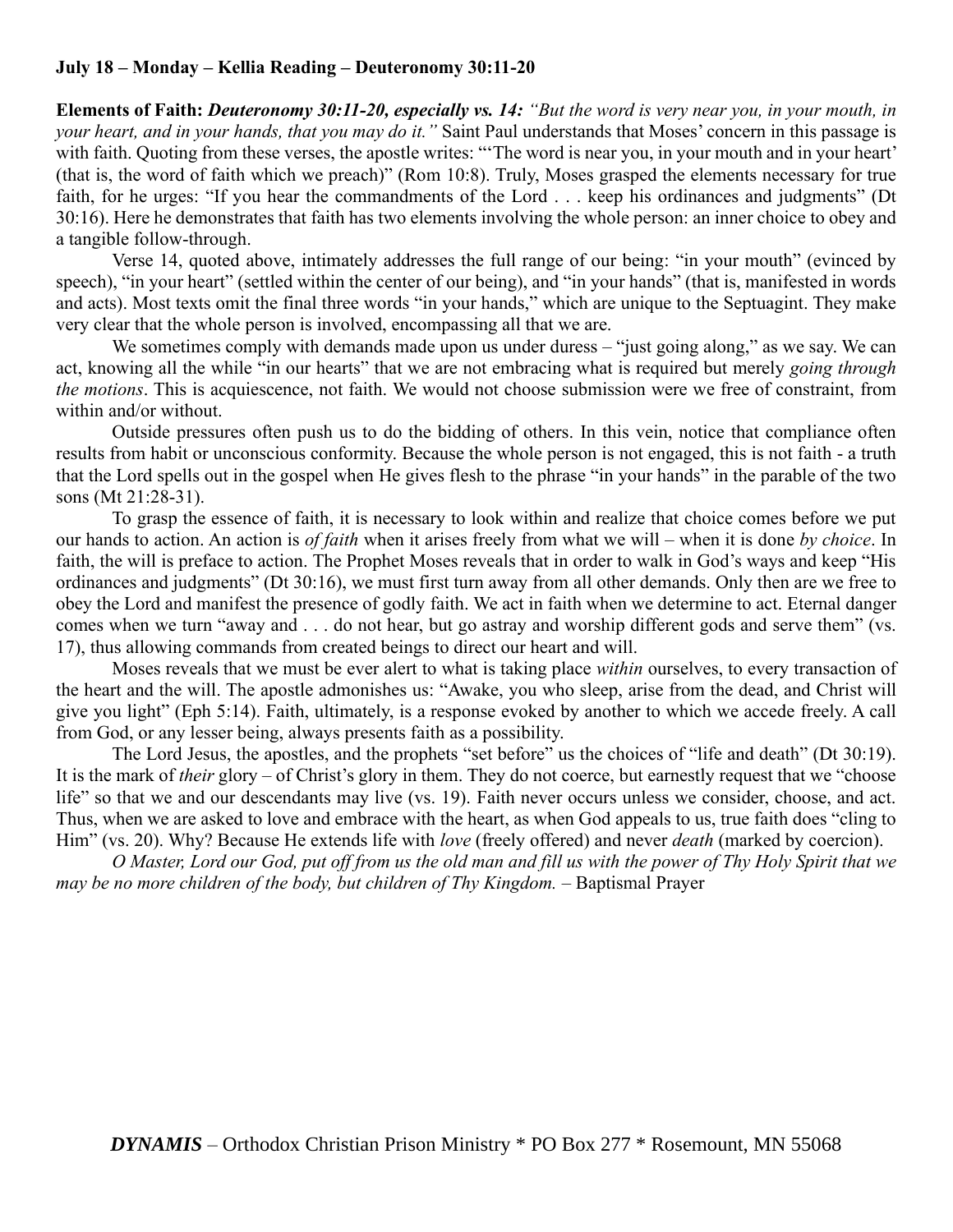# **July 19 – Tuesday – Third Kingdoms 17:1-24 First Reading at Vespers for the Prophet Elijah**

**The True God:** *3 Kingdoms 17:1-24 (1 Kings 17:1-24), especially vs. 14: "For thus says the Lord, 'The bin of flour shall not be used up, and the jar of oil shall not run dry. . . ."* Elijah, along with Moses, prepares our hearts and minds for the coming of God the Son in the flesh. Just as the Lord Jesus exposes the withering of ancient Israel when He rebukes the fig tree and then chastises the nation's priestly leadership (Mt 21:18-45), so Elijah rebukes King Ahab and the priests of Baal for Israel's spiritual drought (3 Kgs 17:1). As angels care for the Lord in the desert after His fast (Mt 4:11), so God provides for Elijah in the wilderness (3 Kgs 17:6). Christ feeds the multitudes when they are famished (Mt 14:15-21), and Elijah provides for a widow and her son (3 Kgs 17:8-16). The Lord Jesus raises a dead son and gives him to his widowed mother (Lk 7:11-15), even as God enables Elijah to restore life to the son of a widowed mother (3 Kgs 17:21-23).

Elijah thus foreshadows the great mystery we know in Christ: "God is the Lord, and hath appeared unto us" (Ps 117:26). As a type of God the Word, Elijah prophetically forecasts how Christ will become incarnate and live among us. Christ judges every evil that separates men from God, quenches our thirst (Jn 4:14), feeds us in our poverty, and bestows eternal life as a gift. Thus we find Him everywhere in Elijah's life and teaching.

In the age of Elijah, the Spirit of God revealed that King Ahab "did evil before the Lord, more than all who were before him" (3 Kgs 16:38). The foolish king took the pagan princess Jezebel as his wife, and that wicked queen led Ahab far astray from God, so that he "went and served Baal and worshiped him" (vs. 39).

The drought that Elijah prophesies (vs. 17:1) is actually a merciful warning to the royal apostate and his erring people, whom God loved greatly. However, the Lord of hosts does not abide infidelity in those who covenant with Him, nor does He abide idolatrous worship. How often our Lord Jesus warned the people of God, as He walked among them, that they risked losing their birthright to the Gentiles (Mt 12:18-21).

Just as God leads Elijah to the Brook Cherith (3 Kgs 17:3), so the Lord Jesus promises that "whoever drinks of the water that I shall give him will never thirst" (Jn 4:14). How manifold are the ways of the Lord Jesus who nurtures us "beside the water of rest" (Ps 22:1)!

In the gift of this world, God provides all that men need. Most especially, He cares for His own who fall into extremities of want: "The bin of flour was not used up, and the jar of oil did not run dry, according to the word the Lord spoke by Elijah" (3 Kg. 17:16). Let us be encouraged, for this is the way Jesus our Lord fed the multitudes in the wilderness; He gives us both earthly bread and the "true bread from heaven . . . who comes down . . . and gives life to the world" (Jn 6:32-33). "O taste and see that the Lord is good. . . . for there is no want to them that fear Him" (Ps 33:8-9)!

Elijah also reveals that God manifests Himself to the faithful in prayer. "O Lord my God, let the soul of this child come back to him" (3 Kgs 17:21). Through Elijah, God prepares us, His stricken people, to know Him as victor over death by His crucifixion and Resurrection. The Lord Jesus tells the doubting Sadducees before His trial and death, "You are mistaken, not knowing the Scriptures nor the power of God" (Mt 22:29).

The Prophet Elijah witnesses alongside the Apostle Paul that "Jesus Christ is the same yesterday, today, and forever" (Heb 13:8). Thus we should "not be carried about with various and strange doctrines. For it is good that the heart be established by grace" (vs. 9).

*O Word, Thou true Image of the Being on high, and His unshaken Seal, His Wisdom, Arm, right Hand, and Power, Thee do we praise with the Father and the Holy Spirit.* – Sticheron of the Ninth Ode of Orthros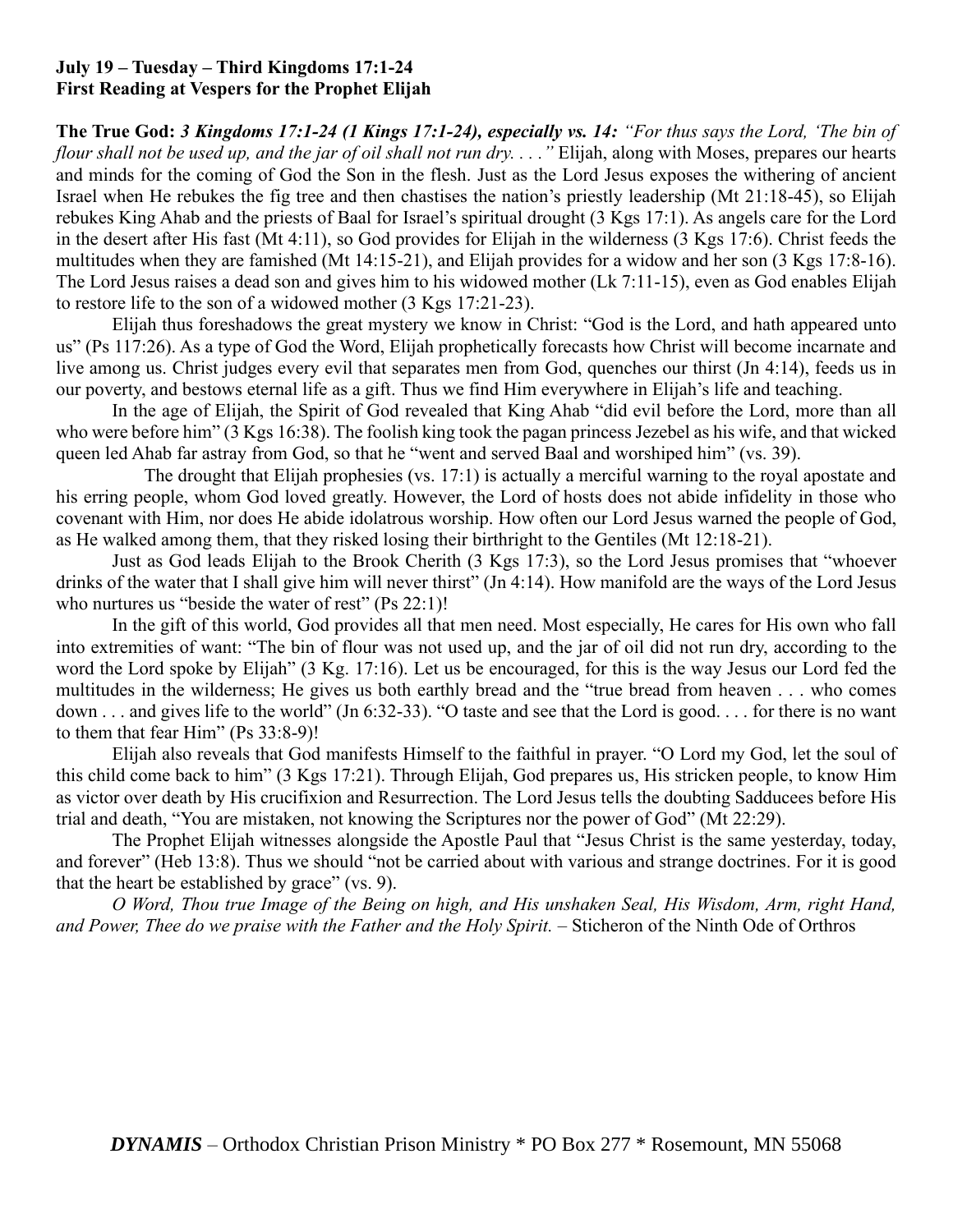# **July 20 – Wednesday – Third Kingdoms 18:1, 17-42 Second Reading at Vespers for Prophet Elijah**

**Contrition:** *3 Kingdoms 18:1, 17-42 (1 Kings 18: 1, 17-42), especially vs. 37: "Hear me, O Lord, hear me with fire, and let these people know You are the Lord God, so as to turn the heart of this people back."* According to Saint John of the Ladder, "However great the life we lead may be, we may count it stale and spurious, if we have not acquired a contrite heart. For this is essential, truly essential if I may say so, that those who have again been defiled after baptism should cleanse the pitch from their hands with unceasing fire of the heart and with the oil of God" (*Ladder of Divine Ascent* 7.66, p. 79).

Saint John asserts the same truth that Elijah sets before God's ancient people on Mount Carmel. The prophet calls for contrition of heart from Israel in a four-step process. And as he did for ancient Israel, so he now reveals to us how we may acquire the contrite heart essential for a relationship with the living God. We must first name our sin; cease compromising; embrace our dependency on God; and finally demonstrate true contrition in word and deed. These four steps are necessary regardless of whether we are chided by God, as the people were on Mount Carmel, or taught in the Church by the Holy Spirit (Jn 14:26).

Observe how Elijah conducts himself in this encounter. Directed by God, he goes to the apostate King Ahab. He censures the ruler to his face, explicitly naming the king's sin and showing Ahab's wrongdoing to be the cause of the drought (3 Kgs 18:17-18). The prophet is frank about the idolatry of the royal house. Elijah thus closes the door on any attempt by Ahab to assign blame to Jezebel. The king adopted her false religion and "forsook the Lord your God and followed after the Baals" (vs. 18). He knows he has apostatized.

Likewise, we must address our own sins by name and refuse to resort to generalities. Each of us must confess his guilt. One might question whether Ahab truly acknowledges his sin, but the people know theirs (vs. 39), for Elijah challenges the entire nation and not just Ahab.

In one of the most beautiful statements in all of Scripture, he calls upon them to stop compromising. "How long will you be undecided between two opinions? If the Lord is God, follow Him, but if Baal, follow him" (vs. 21). Although the people do not answer the prophet (perhaps out of shame and fear, or even defiance), the challenge is laid down and the controversy addressed by Elijah's proposed *contest* (vss. 23-24). Elijah offers a way to respond to God that will end all compromise. Equivocating with God cannot continue if we would call Him "Lord."

Take careful note, however, that the prophet does not depend on himself but on God alone. Look at his prayer: "O Lord God of Abraham, Isaac, and Israel, answer me, O Lord, answer me this day with fire, and let this people know You are the God of Israel, and I am Your servant; and for Your sake I do all these works. Hear me, O Lord, hear me with fire, and let these people know You are the Lord God, so as to turn the heart of this people back" (vss. 36-37).

When we feel contrition in our hearts, who gives us penitential awakening and cleansing grief? These reactions are not our works; it is the Lord who *turns the heart back* to Himself.

At last there comes God's stunning miracle, the dramatic intervention by which He touches the people's hearts. They prostrate themselves and cry out in contrition: "Truly, the Lord is God; He is God" (vs. 39). But Elijah does not accept mere words; Israel's national life must be purged of Baal worship, and so he executes the pagan priests. True contrition begins in confession, but then steps to purge every inclination to sin must follow. We seek God's help to end any persistent sin that clings to us, and to defeat every temptation to repeat past offenses.

*O Physician and Healer of my soul, blot out all my transgressions, grant me complete contrition of heart and grace to avoid my previous evil ways and strength to resist further sin.* – Prayer after Confession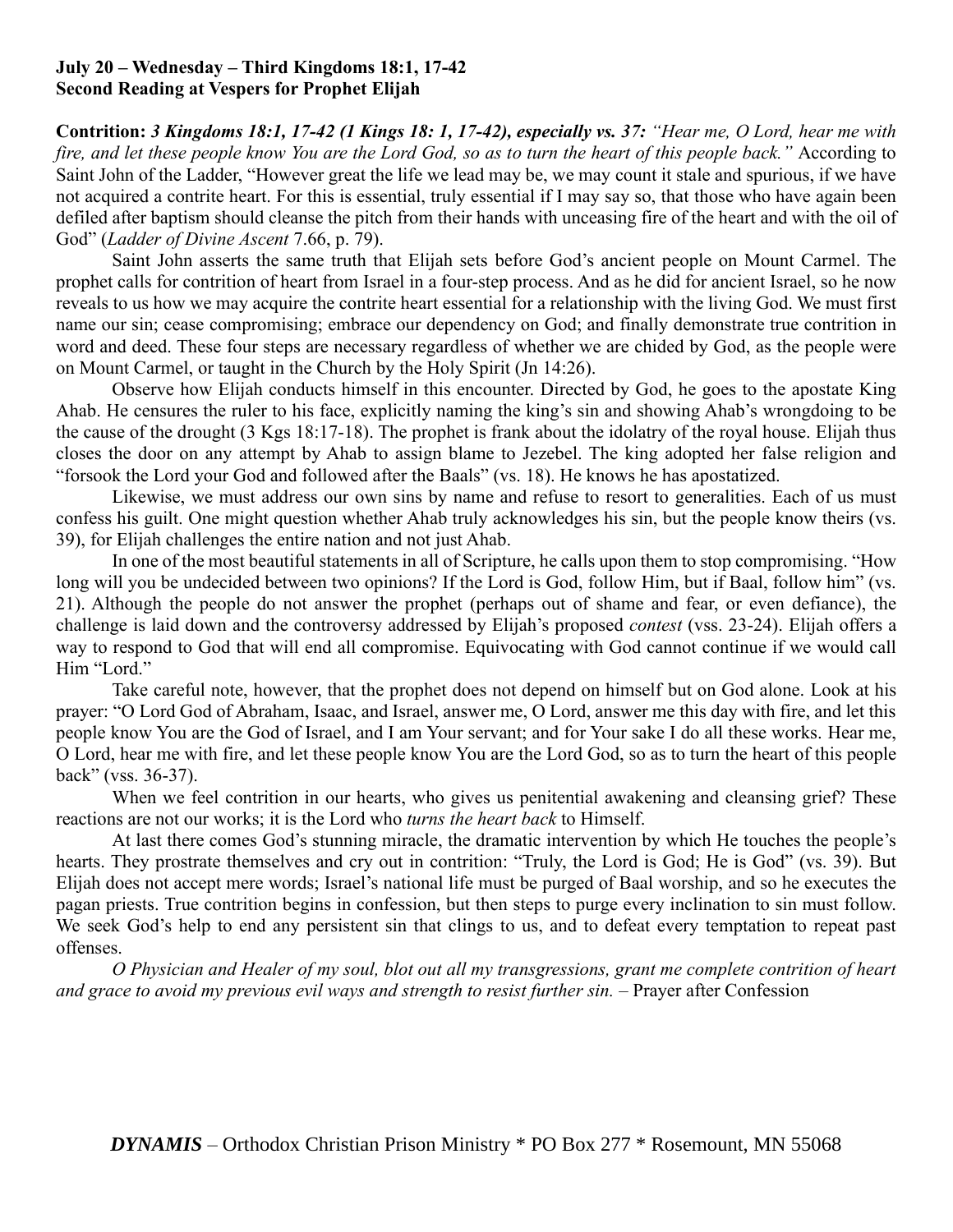# **July 21 – Thursday – Third Kingdoms 19:1-16 Second Reading at Vespers for Prophet Elijah, continued**

**Knowledge of God:** *3 Kingdoms 19:1-16 (1 Kings 19:1-16), especially vs. 9: "There he went into a cave and rested. Behold the word of the Lord came to him and said to him, 'Elijah, what are you doing here?'"* Elijah's custom was to stand in prayer before God's presence. Whenever God spoke to him, he heard Him clearly (vss. 9, 13). How did the prophet know it was God speaking? How is it that God discloses Himself so that we may know with certainty that the word we hear within us is from the Lord? There are so many other voices we hear!

In the present account, God reveals in part how He makes Himself known to His beloved. Elijah is a key figure in a raging culture war in the kingdom of Israel. Queen Jezebel, with the full power of the throne, blatantly seeks to kill him (vs. 2). So he "he arose and ran for his life" (vs. 3), moving far away from Israel and her control. He passes through the adjoining kingdom of Judah and reaches the southernmost limits of settlement, near Beersheba. From there he presses on. Exhausted by a day's journey into the desert, he prays for death, lies down, and sleeps (vss. 4-5).

When Elijah is ready to listen, God makes Himself clearly known to him. First God provides for the prophet by means of an angel who sustains him during his time in the wilderness (vss. 4-8). Throughout his life, Elijah has known God as Provider. Ravens fed him when God hid him at the Brook Cherith in the Transjordan wilderness (vs. 17:4-6). In the confrontation with the priests of Baal, God provided the fire that consumed Elijah's offering (vs. 18:38).

Take note: God is ever-present and provides for us, as King David says: "Thou hast visited the earth and abundantly watered her; Thou hast multiplied the means of enriching her . . . Thou hast prepared their food" (Ps 64:9-10). God supplies our every need, even delivering us from the deprivation that our sin creates.

Notice, also, how God probes and manifests Himself within Elijah's mind and heart. Twice the Lord asks, "Elijah, what are you doing here?" (3 Kgs 19:9,13). The Lord Jesus likewise questions His followers. He asks the disciples, "Who do men say that I, the Son of Man, am?" (Mt 16:13). Then Jesus presses them again, "But who do you say that I am?" (Mt 16:15).

The Lord is ever disclosing Himself to our hearts and minds: "I stand at the door and knock" (Rv 3:20). In each of our daily decisions, Christ asks, "What are you doing here?" always providing saving truth and commandments.

God's probing of our innermost being alerts us to His presence and enlightens our minds and hearts. If we are watchful, we will hear Him speaking – and when He has our attention, He will command. He emboldens Elijah to declare to Ahab, "There shall not be any dew nor rain during these years except at my word" (3 Kgs 17:1). Then God commands Elijah to go to the Brook Cherith (vs. 17:3). When the water dries up there, God commands Elijah, "Arise, go to Zarephath" (vs. 17:9). After three years of drought, the Lord finally directs His prophet to "go and appear to Ahab" (vs. 18:1).

The Lord regularly makes Himself known. "Go and return on your way to the desert of Damascus," He says, and "anoint Hazael as king over Syria. You shall also anoint Jehu the son of Nimshi as king over Israel; and shall anoint Elisha the son of Shaphat . . . as prophet in your place" (vss. 19:15-16). Thus God determines the end of the spiritual "culture war" in Israel, and prepares to rid the kingdom of idolatry and the attendant evils promoted by Ahab and Jezebel.

*O Lord, Thou hast provided us with Thy life-giving Mysteries for our souls and bodies, and enlightened the eyes of our hearts: by Thy grace may we ever fulfill Thy commandments.* – Post-communion prayer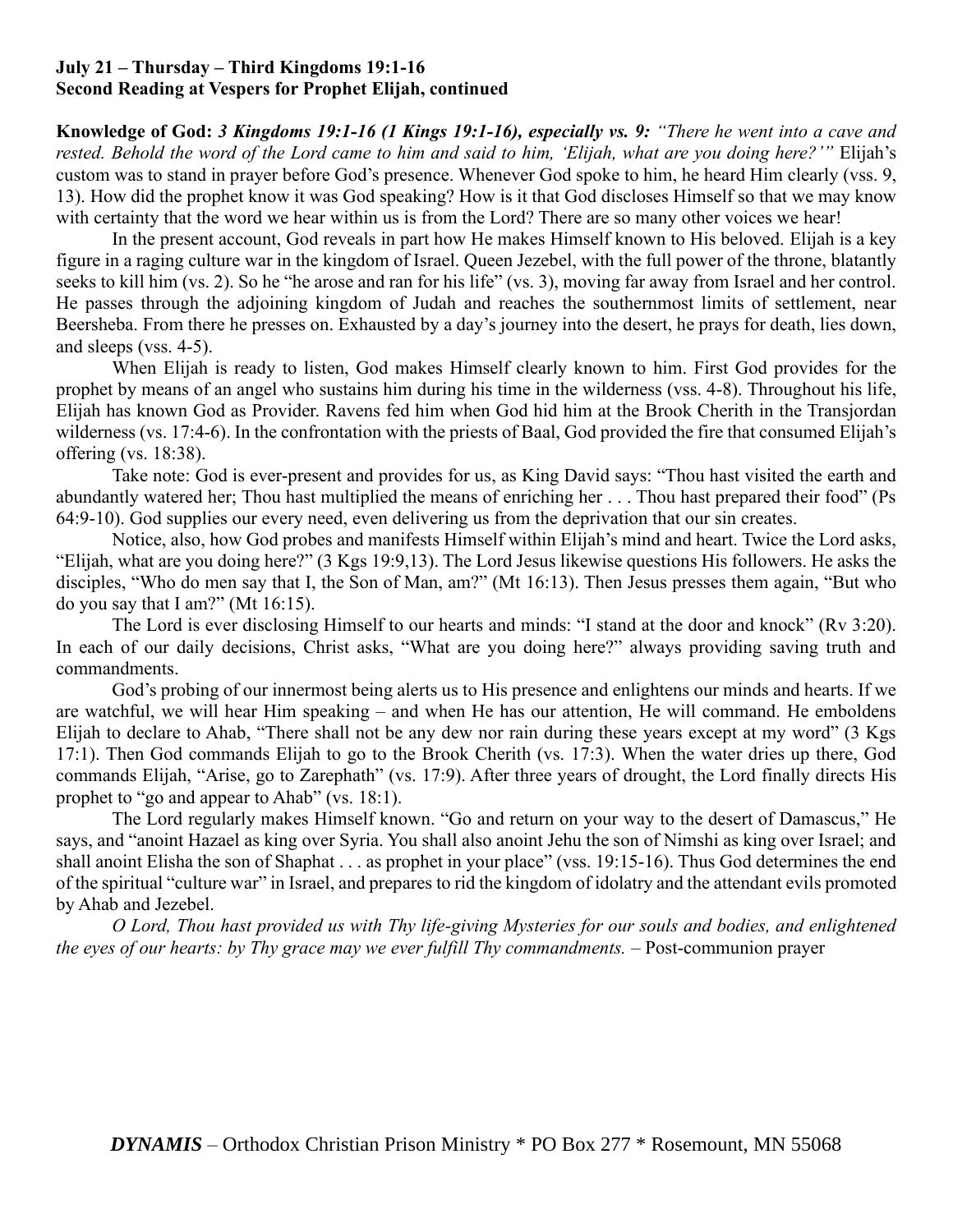# **July 22 – Friday – Third Kingdoms 19:19-21, Fourth Kingdoms 2:1-15 Third Reading at Vespers for Prophet Elijah**

**Succession in Ministry:** *3 Kingdoms (1 Kings) 19:19-21; 4 Kingdoms (2 Kings) 2:1-15, especially vs. 14: "He took Elijah's mantle which had fallen upon him and struck the water. . . . Then he said, 'Where is the Lord God of Elijah himself?' And he struck the water again, and it divided this way and that. So Elisha crossed over."* The dramatic account of the translation of the Prophet Elijah into God's "brilliant city" in the heavens confirms his divine glorification as well as his eternal place as chief among the God-inspired prophets. It indicates the reason why the Church calls upon the faithful to "raise our voices in rejoicing and joy, saying, rejoice, O earthly angel and heavenly man, Elijah of great name!" (Vespers for the Prophet Elijah).

Furthermore, the account of Elijah's ascension serves as a type of the ministerial succession that continues among God's people up to the present day. Continuity in ministry is embodied in the doctrine of apostolic succession, which assures that "the genuine faith and life of Christianity is passed on from church to church, from generation to generation and from place to place, through the succession of the Holy Tradition of the Church in the consecration of bishops, whose teachings and practice is identical to each other and to that of the apostles of Jesus" (Fr. Thomas Hopko, *The Bible and Church History*, p. 122). In the exaltation of Elijah, we witness the passing on of genuine faith and life to the godly Elisha – and to many generations afterwards.

The present reading shows that succession in God's ministry is anchored in the observable, heartfelt unity among those who serve His people. In the case of Elijah and Elisha, we see that Elijah gives Elisha, his disciple, every opportunity to find his own way once the Lord revealed that it was "time . . . to take up Elijah into heaven" (vs. 1). Nevertheless, Elisha three times demurs: "As the Lord lives, and as your soul lives, I will not leave you!" (vss. 2,4,6).

The unity between the two great prophets was shared widely with a group of men called the "sons of the prophets" (vss. 3, 5), who were members of a prophetic order. Note that the unity-in-ministry that underlies succession is for life and extends beyond this present existence. Elisha goes across the Jordan with Elijah, knowing that the Lord is about to take his master, but he maintains their unity in the face of death.

After Elijah's translation to heaven, Elisha calls to "the Lord God of Elijah" (vs. 14), revealing that he considers their unity binding despite Elijah's entrance into eternity. This same pastoral unity underlies the apostolic succession that has continued from the apostles to our present-day bishops. As Bishop Kallistos Ware explains, "The Church is . . . formed by the communion of many hierarchs with one another, and of each hierarch with the members of his flock" (*The Orthodox Church*, p. 246).

The community of bishops reveals that the unity underlying succession in ministry is a gift from God. God Himself is the source of unity, assuring a continuous succession among those in His service. Succession does not derive from human agency, although it is expressed through human actions (vss. 8, 14); rather, it is mystical in nature, being God-given. The blessings extended to the people of God during Elijah's lifetime are continued without interruption by Elisha (4 Kgs 2:4-9, 13). The "double share" of Elijah's spirit (vs. 9) does not refer to quantity – it is a Hebrew idiom indicating succession of truth and action. Thus the charismata of the apostles are extended doubly through Christ's apostolic bishops to this day.

*Be mindful, O Lord, of every bishop of the Orthodox, who rightly divideth the word of Thy truth and put not to confusion any in Thy ministry, but visit us all with Thy benevolence.* – Divine Liturgy of Saint Basil the Great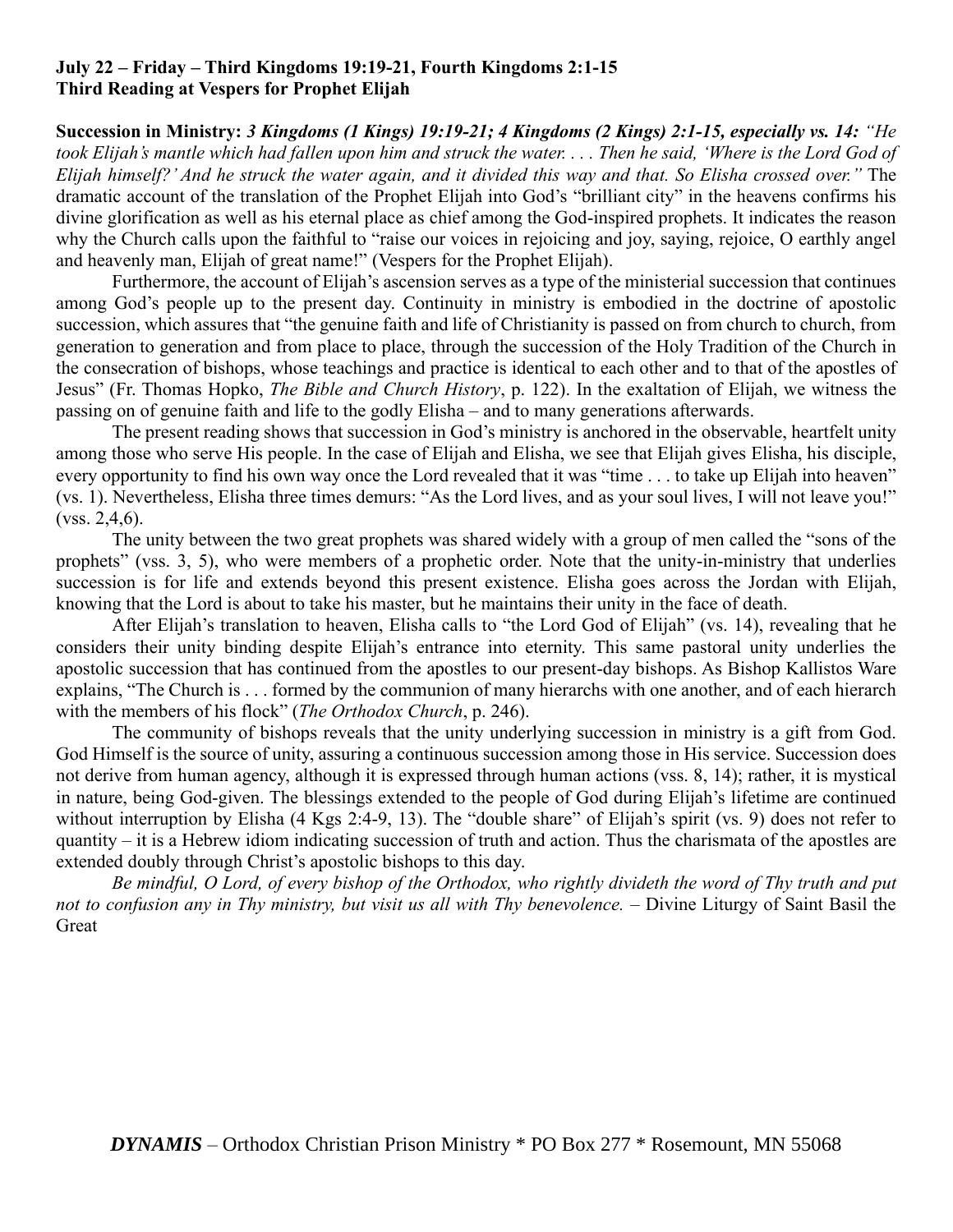# **July 23 – Saturday – Kellia Reading – Deuteronomy 32:1-43**

**Fulfilling the Prophecy:** *Deuteronomy 32:1-43, especially vs. 2: "Let my proverbial saying be awaited as the rain, and let my words come down as raindrops on the wild grass, and as snowfall on the sown grass."* Today's reading is the second of the nine odes underlying many canons used in Orthodox worship. All the odes are derived from Old Testament sources except for the ninth, the Song of the Theotokos (Lk 1:46-55).

The Second Ode (Dt 32:1-49) is unique for it "is never chanted, save only in Great Lent during which, on Tuesday only, it is chanted to its end. And for each of the troparia of the Second Ode of the Canon, we say: Glory to Thee, our God, glory to Thee!" (*Psalter According to the Seventy,* p. 264). Both the First Ode (Ex 15:1-19) and Second Ode are from the books of Moses and frame his ministry. The first is a thanksgiving to God for deliverance at the Red Sea, and the second is a prophecy offered at the end of Moses' life.

The primary theme of this prophecy is stated briefly in a troparion associated with the use of the ode during the Great Fast: "Who will not weep for thee? Who will not mourn for thee, O my soul? For thou yearnest for the evil things, and seekest not the good with eagerness. And thou always despisest the righteous Judge who is longsuffering for thy sake" ("The Compunctious Books of Lent," in Manley, *Grace for Grace*, p. 640). Let us be stricken at heart that we may turn, repent, and heed the warning of this solemn hymn!

First, may we rouse ourselves and heed the Prophet Moses, who says, "Let the earth hear the words of my mouth" (vs. 1). Strive not merely to read the words of the ode but to take hold of them in your heart and soul, following the advice of Theoliptos of Philadelphia: "Do not allow any phrase to go uncomprehended. Should anything escape your understanding, begin the verse again, and repeat this as many times as necessary, until [your heart] grasps what is being said" (*Philokalia* vol. 4, p. 185).

Then let us "ascribe greatness to our God" (vs. 3). Notice how the ode teaches the uniqueness of the Lord, for He is faithful, righteous, holy (vs. 4), a Father (vs. 6), Savior (vs. 15), the only God (vs. 39) and Judge of all (vs. 43). How do we acknowledge all of these attributes? By worshiping Him who spreads out His "wings, taking [us] up, carrying [us] on" His back (vs. 11). There is no substitute for the worship of God, for we are "the apple of His eye" (vs. 10).

After the introductory verses, the first major section (vss. 4-14) details God's love for His people, including both ancient Israel and the Church. Our Father created us and brought us into existence as His people (vs. 6). We are "the Lord's portion . . . the people of Jacob " (vs. 9). "Let us worship and fall down before Him. . . . For He is our God, and we are the people of His pasture" (Ps 94:6-7).

The next section recounts the ingratitude of God's people (Dt 32:15-22). Ingratitude continues to mar the relationship between the Lord and His people, just as it did His relationship with ancient Israel. How else shall we understand the punishing arrows of God (vss. 23-24)? Let us heed another troparion of the ode: "By fervent repentance escape from the fire; through thy mourning, tear in pieces the mourning garment of the passions and put on the robe of God" (*Lenten Triodion*, p. 211).

Often the Lord works through pagans or secular foes to punish His people, to "make their memory cease from among men" (vs. 26). The final section (vss. 23-43) reveals that vengeance and recompense on His people – as well as on the enemies of the Church – belong to God, coming when "they were not wise to understand these things" (vs. 29). The prophet cries out: "Rejoice, O Gentiles, with His people; and let all the angels of God be strong with Him; for He will avenge the blood of His sons" (vs. 43). O Merciful Lord, take pity on us and save us.

*O all ye angelic powers, Archangels, Cherubim and Seraphim, supplicate God, the Giver of all good, that He may grant us remission of our debts and release from passions*. – from "The Compunctious Book of Lent"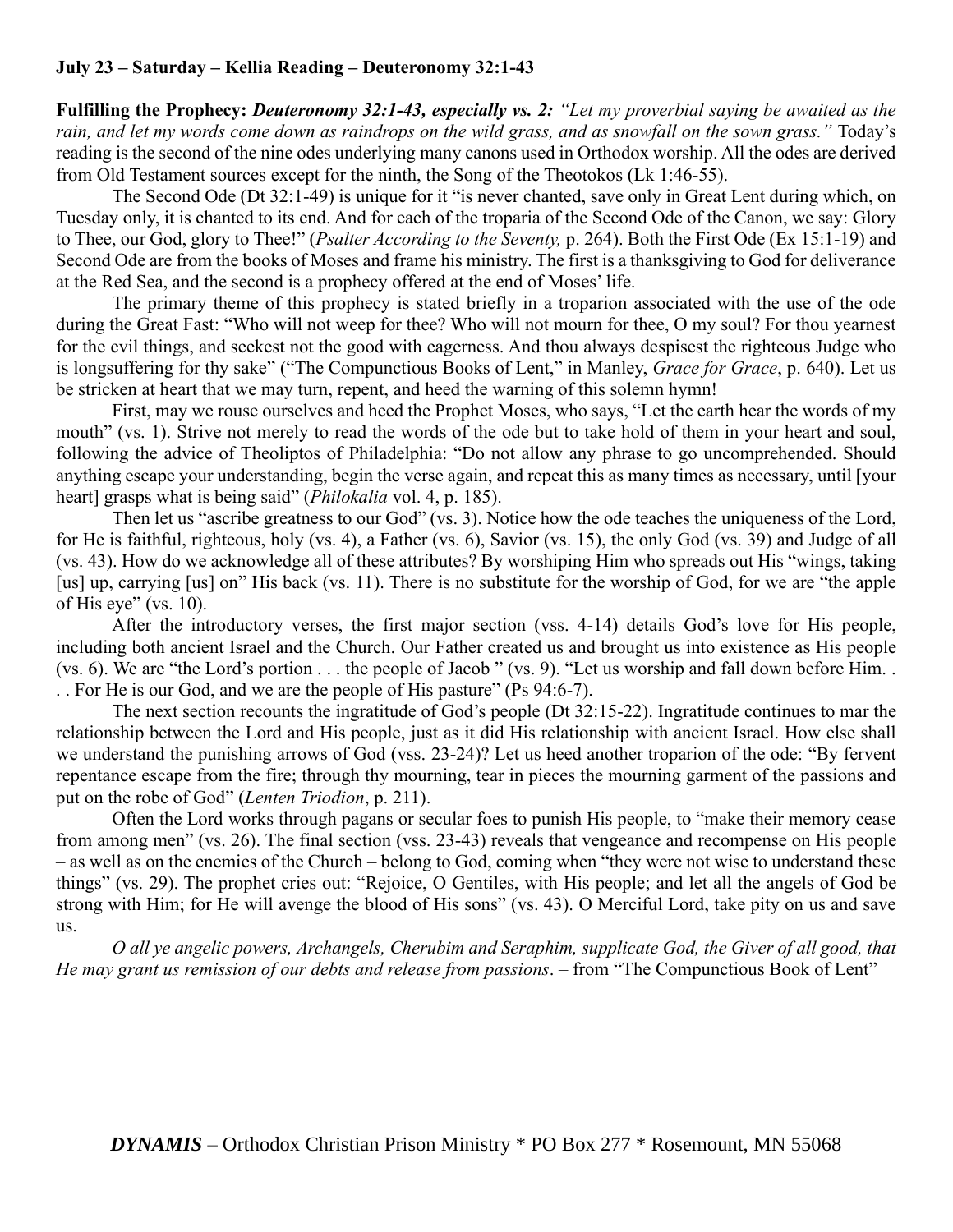# **July 24 – Sunday – Kellia Reading – Deuteronomy 33:1-29, Tone 5**

**Blessings:** *Deuteronomy 33:1-29, especially vs. 29: "Blessed are you, O Israel. Who is like you, a people saved by the Lord. Your Helper will defend you as with a shield; and the sword shall be your boast."* A pair of words – *barak* and *esher* – are used to express "blessing" in the Hebrew scriptures, corresponding to *evlogetos* and *makarios* in Greek Septuagint. These pairs appear in both the Hebrew and Greek versions of this passage, the first in verse 1 and the latter in verse 29. *Evlogetos* and *barak* are used to address God and to acclaim His initiative (see Lk 1:68). *Esher* and *makarios* describe those blessed *by* God. For example, *makarios* is used in the Beatitudes (Mt 5:3-11) in describing the felicity of the godly (Lk 1:48).

In the present passage, "Moses the man of God" (Dt 33:1) begins by blessing the Lord's people – but of course God is the One who blesses through His prophet. The prophecies in verses 6-25 are set within the larger context of God's unending blessing on His people (vss. 1-5, 26-29. For the faithful, Moses reveals here what the Apostle means when he declares that "God . . . has blessed us with every spiritual blessing . . . in Christ" (Eph 1:3). The prophet unveils the depth of Saint Paul's words in ten phrases that capture the rich, vivid portrait of the felicitous blessings of God upon His people.

"The Lord came down from Sinai and appeared to us" (Dt 33:2). Here we recall the words that are sung at Orthros: "God is the Lord, and hath appeared unto us" (Ps 117:26). This is the very God who "has appeared to put away sin by the sacrifice of Himself" (Heb 9:26).

When we read that the Lord "hastened from Mount Paran along with myriads at Kadesh, angels with Him" (Dt 33:2), it prefigures Saint Paul's promise of the majestic return of Christ, when "the Lord Jesus is revealed from heaven with his mighty angels" (2 Thes 1:7).

"He spared His people" (Dt 33:3) as Christ saves us by grace through faith (Eph 2:8). In every generation God's people are "under . . . the law from His words which Moses commanded us*"* (Dt. 33:3-4). Thus Christ teaches that He did not come "to destroy the Law. . . . but to fulfill" it (Mt 5:17). We are to *perfect* the intent of the Law, for our Father (Mt 5:48).

The Lord God was "Ruler among the beloved people*"* of Israel (Dt 33:5), but today the Lord Jesus is King over Israel and the Church. When Pilate asks, "Are You the King of the Jews?" Jesus replies, "It is as you say" (Mt 27:11). He is the King who says, "Come, you blessed of My Father, inherit the kingdom prepared for you" (Mt. 25:34)?

Just as there was "no one like the God of the Beloved" (Dt 33:26), who can be compared with Jesus, our King and our God? In former times God spoke through the prophets in diverse ways, according to Saint Paul, but "in these last days [He has] spoken to us by His Son" (Heb 1:2).

Ancient Israel was "under the strength of the everlasting arms" (Dt 33:27). Are we any less so, who have "the whole armor of God  $\dots$  to withstand in the evil day" (Eph. 6:13)?

The Lord "cast out the enemy" (Dt 33:27) of old, and continues to do so. We know that in the Church no power can separate us "from the love of God which is in Christ Jesus" (Rom 8:39).

When God promises that "Israel shall dwell in hope" (Dt 33:28), that promise includes ancient Israel and the Church. Yes, all who enter into Christ "will be saved" (Jn 10:9).

In every age Israel is "a people saved by the Lord" (Dt 33:29), for the Lord Jesus promises, "I am with you always, even to the end of the age. Amen" (Mt 28:20).

*We give thanks unto Thee, O King invisible, who by Thy boundless power hast blessed us with Thy grace and compassions and love toward Thy people, O good Master.* – Bowing Prayer, Divine Liturgy of Saint John Chrysostom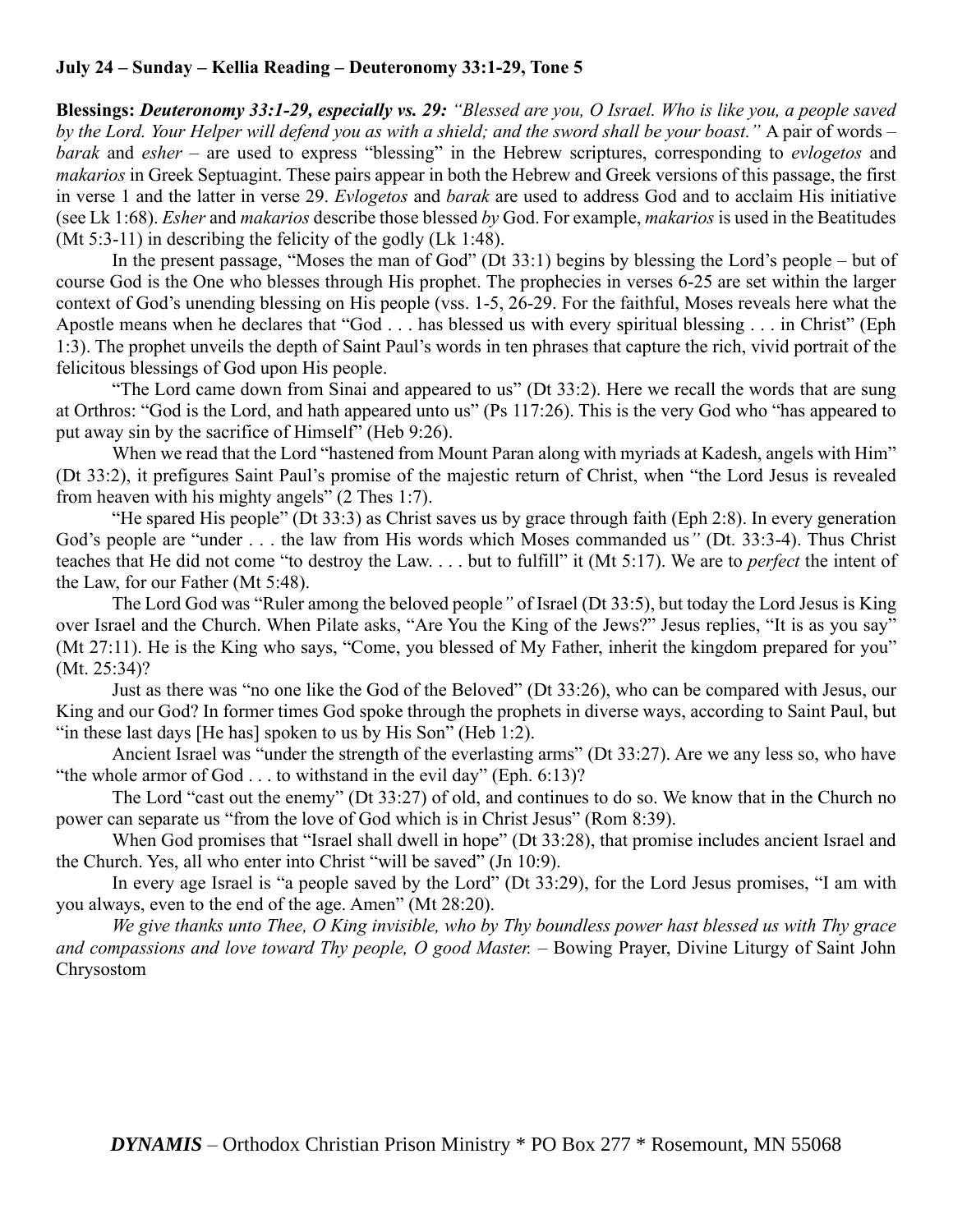# **July 25 – Monday – Kellia Reading – Deuteronomy 34:1-12**

**The Prophet Moses:** *Deuteronomy 34:1-12, especially vs. 10: "Now there has not arisen in Israel a prophet like Moses, whom the Lord knew face to face. . . ."* The great Prophet Moses enjoys a unique place among the people of God, both past and present. Of few mortal men can it be said that the Lord knew them *face to face*. Scripture says that "the Lord knew" Moses – and the Apostle Paul teaches that only those who love God are known by Him (1 Cor 8:3). Such "knowledge" does not refer to God's ability to see a man's heart. Rather, it describes God's disclosure of Himself to a man, when He invests that person with divine energies. A man who is known by God face to face may be finite and fallible, yet he is caught up by what Saint Isaac the Syrian calls "diverse contemplations and divine revelations, by the lofty vision of spiritual things and by ineffable mysteries" (Vlachos, *Orthodox Psychotherapy*, p. 346).

From his initial meeting with God, when the Lord called to him from the burning bush, to his reception of the Law on Mount Sinai, this humble servant of God faces the fiery divine presence repeatedly. He speaks to the Lord, and God "answered him by voice" (Ex 19:19) that he should "report it to the children of Israel" (vs. 20:22).

The final verses of our present reading in Deuteronomy summarize what God achieves through Moses. The first time the Lord meets him he answers meekly, "Here I am" (Ex 3:4) and obeys the Lord. As a result, there are "signs and wonders the Lord sent him to do . . . and . . . all those great wonders and the mighty hand which Moses performed in the sight of all Israel" (Dt 34:11-12).

The hallmark of Moses' ministry is God's promise of the "good and large" land, a hope in which he trusts from the time God first reveals the vision (Ex 3:8). Before Moses' death, the Lord kindly shows him "the land I swore to give Abraham, Isaac, and Jacob, saying, 'I will give it to your seed'" (Dt 34:4). There is no place in the vicinity of Mount Nebo from which the naked eye can actually see "all the land" (vs. 1). Yet God shows the whole of it to Moses prior to his death. Because the prophet fulfilled the trust that the Lord laid on his heart, God reveals to Moses the entire inheritance of ancient Israel.

When Moses completed his life work, his labors were confirmed by a miracle: the land of promise became a vision fulfilled. The final verses of Deuteronomy recall the prodigious task that the prophet attained. Under God's direction, he led the people of Israel out of Egypt, across the Red Sea to Mount Sinai, and then on a fortyyear trek in the wilderness to the plains of Moab, across the Jordan River from Jericho. Further, he trained and ordained his successor, Joshua the son of Nun (vs. 9), who would lead Israel across the Jordan into the Promised Land. Israel wept at Moses' death, yet the great Seer already had transferred authority to "the son of Nun [who] was full of the Spirit of understanding . . . so [that] the sons of Israel heeded him and did as the Lord commanded Moses" (vs. 9).

How are we to understand the assertion that God buried Moses (vs. 6)? We must certainly number him among those like Enoch (Gn 5:24) and Elijah (4 Kgs 2:11) whom God took to Himself. Moses' burial befits one whom God "knew face to face" (Dt 32:10). In the words of Saint Isaac the Syrian, he was transformed by "the lofty vision of spiritual things and by ineffable mysteries." His burial at God's hand enables us to understand his appearance with Elijah at the Lord's Transfiguration on Mount Tabor (Mt 17:3).

*O holy Prophet Moses, as thou didst converse with Christ our Lord revealing Him as the God of old who spoke in the Law, even now intercede with Him that He would save our souls.* – Sticheron of the Transfiguration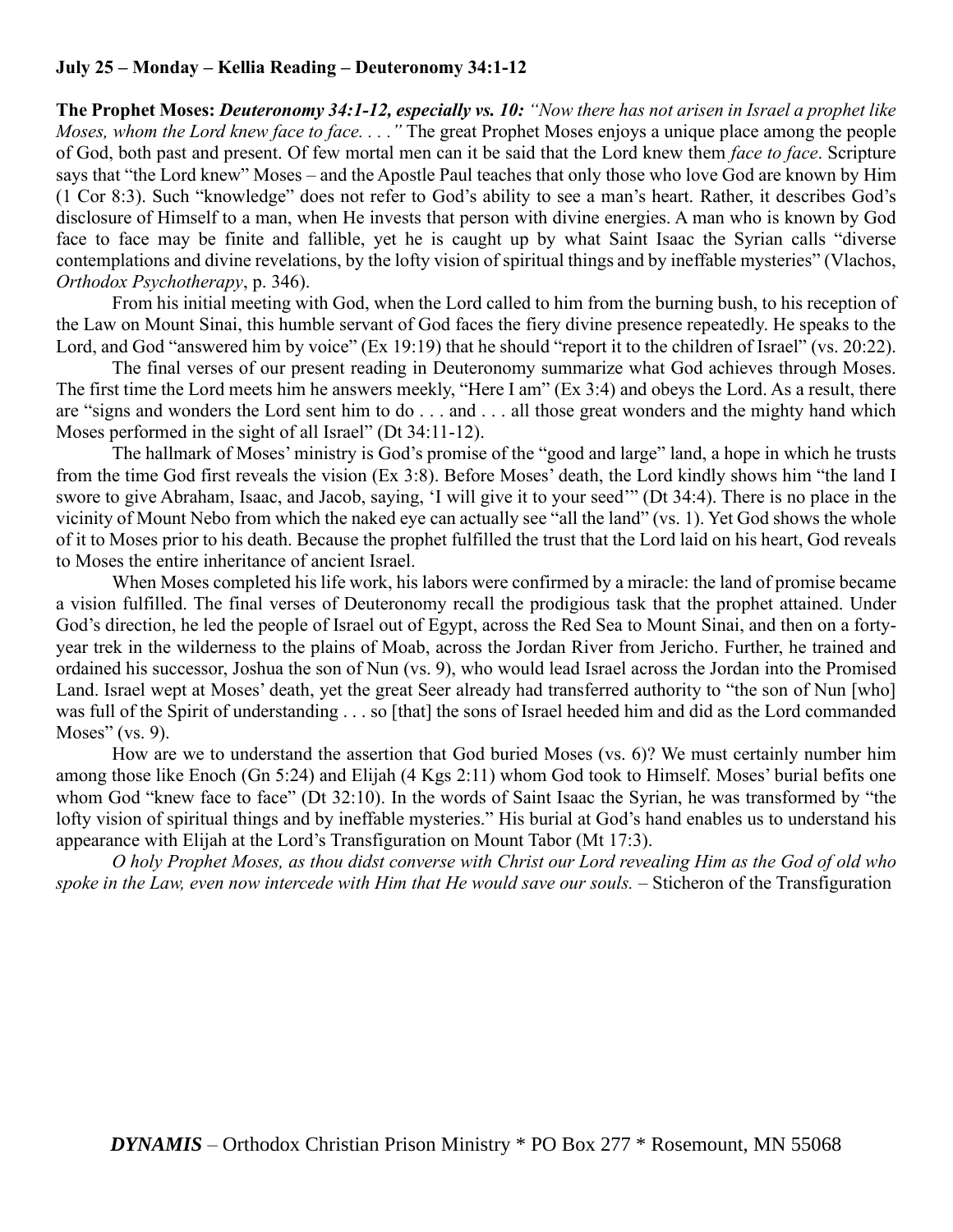### **July 26 – Tuesday – Isaiah 43:8-14 First Reading at Vespers for Great Martyr Panteleimon**

**God Is the Lord:** *Isaiah 43:8-14, especially vs. 10: "'You are My witnesses, and I am a witness,' says the Lord God, 'and My Servant whom I chose, that you may know and believe, and understand that I am He. Before Me there was no other God, nor shall there be after Me.'"* In the first verse of this reading the Prophet Isaiah sketches the proceedings of a court in session, wherein "all the nations are gathered together" (vs. 9). Only one court in history has ever approached the status of a world judicial body for every nation and ruler: the International Court of Justice now operating in The Hague. Yet, in terms of the criteria outlined by Isaiah, even this legal body does not approach the powers of the ultimate tribunal to be convened by God at the end of time.

In the remainder of the passage God speaks for Himself, challenging us to inquire, "Who is the God for whom Isaiah serves as a court reporter? Who laid down these criteria for the last great tribunal?" Isaiah speaks of rulers "assembled from among them" (vs. 9), that is, rulers from all the nations. The peoples of the world have served a variety of religious and ideological "gods," but now God the Ruler speaks to His people and calls them "My witnesses" (vss. 10, 12). He is the God of ancient Israel and the Church, the only God (vs. 10).

Surely the God we know chooses His own witnesses, for He is "the God of all grace, who called us to His eternal glory by Christ Jesus" (1 Pt 5:10). And He calls us "according to His own purpose and grace which was given to us in Christ Jesus" (2 Tm 1:9).

Additionally, our God clearly separates Himself from every ruler, norm, teaching, and ideology (all other "gods") that has ever claimed supremacy over men's hearts, minds, and wills. "Before Me there was no other God, nor shall there be after Me" (Is 43:10).

Our God names as His prime witness our Lord, God, and Savior Jesus Christ: "My Servant whom I chose, that you may know and believe, and understand that I am He" (vs. 10). The Church teaches that Isaiah's Suffering Servant is in fact this very Christ.

To underscore God's point concerning Christ, He also declares, "I am God, and besides Me there is no one who saves" (vs. 11). The divinity of Christ Jesus, who is one, co-eternal, and consubstantial with the Father, places Him within the godhead of the One who saves, exactly as Saint John Chrysostom expresses it in the preface to his anaphora: "For Thou art God ineffable, inconceivable, invisible, incomprehensible, ever-existing and eternally the same, Thou and Thine only-begotten Son and Thy Holy Spirit." Christ is God our Savior!

Before the last, eternal, and ultimate court, God reminds us of the record of history, substantiating His place as Savior and God: "'I proclaimed, and I saved. I denounced foreign gods so there were none among you. You are My witnesses, and I am a witness,' says the Lord God" (vs. 12). The entire scope of history is covered "even from the beginning" (vs. 13).

By using the word *redeems* (vs. 14), God identifies Himself as the Savior who obtains our release from the evil powers of sin and death. Hold Christ in mind, for He is the One who, "having forgiven you all trespasses, [and] having wiped out the handwriting of requirements that was against us, which was contrary to us . . . has taken it out of the way, having nailed it to the cross" (Col 2:13-14). Our God not only redeems us from slavery but also gives us complete redemption, providing us with a free opportunity to become His own sons and daughters.

*Shelter us, O God, in the shelter of Thy wings; drive away from us every enemy and foe; make our life peaceful; have mercy on us and save our souls, for Thou art a merciful God. –*Proskomedia prayer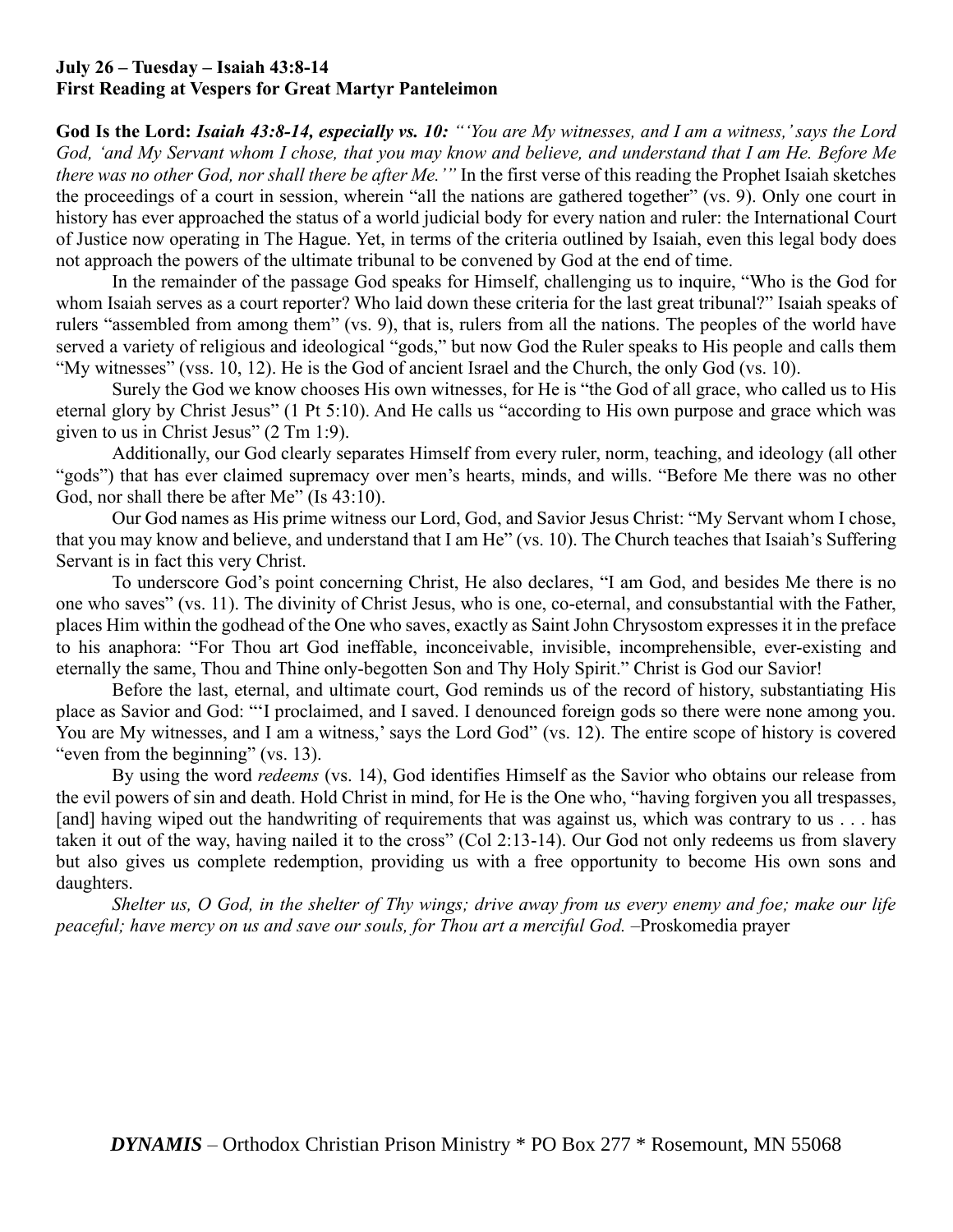### **July 27 – Wednesday – Wisdom of Solomon 3:1-9 Second Reading at Vespers for Great Martyr Panteleimon**

**The Saints' Contrasts:** *Wisdom of Solomon 3:1-9, especially vs. 8: "They will judge nations and rule over peoples, and the Lord shall reign over them unto the ages."* Solomon reveals God's view of the saints by using vivid contrasts to awaken our consciousness, move our hearts, and bring us to thanksgiving. The saints are God's vessels, exposing the differences between that which appears true from what actually is true. They allow us to compare external goodness with what is hidden in men's hearts. The saints teach us to live humbly under the reign of God. Come, let us examine the contrasts we find in the saints.

The word "torture" aptly describe the myriad of physical assaults, mental beatings, emotional attacks, and spiritual onslaughts that haunt our earthly life. Every one of the saints was touched by torture, in one form or another. Yet because they were in the hand of God, in the invincible place of endurance, they remained untouched (vs. 1). From an eternal perspective they were neither deformed, hurt, scathed, nor harmed in spirit. Torture did not touch them. Thanks to God they are present now, immutable, sound, staunch, and fit.

When we contrast the eyesight of men with God's vision, we see that our perception is imperfect. Without His illumination, human vision remains undiscerning. From an earthly vantage point the saints may seem to have died (vs. 2), but they passed away in a hope filled with God's immortality. There is no "misfortune" in that (vs. 2)! In God they are truly at peace and not destroyed (vs. 3). They embraced every punishment they received in life as from the hand of the Lord. And God shows them great kindness, having tested and "found them worthy of Himself" (vs. 5).

What does it mean to be worthy of God? The saints did not consider themselves righteous as they suffered and witnessed for God. They accepted chastening "in a few things" of this life (vs. 5), always holding firm to God's *great kindness*. He tested them, melting them down to rid them of impurities as the goldsmith purifies his ore. The saints unstintingly offered their lives to Him as holocausts. They were "whole burnt offerings" (vs. 6) on the altar of God, utterly consumed by immeasurable divine compassion and love.

Solomon testifies that the saints – both those honored in the Church and those known only to God – experienced His visitation from on high. "In the time of their visitation they will shine forth" in brilliance, running about like "sparks [burning] through straw" (vs. 7). Their lives were built on the foundation of Jesus Christ with gold, silver, and precious stones (1 Cor 3:11-12).

Today, when they visit us, their coming judges the nations, establishes the rule of God over peoples, extends blessings among the poor in spirit and the pure in heart, and provides healing and intercession for all. God reigns over His beloved saints now and forever (Wis 3:8). They never visit us except as servants of the Lord, meeting us only as those who challenge, teach, guide, and share their healing and blessed prayers for our endless good.

Let us therefore discern and welcome the presence of the saints, honoring them by trusting God as they teach us to do. The saints found truth in God by the grace and mercy of the Holy Spirit. We are baptized; we are illumined; we have received anointment with holy chrism. We are sanctified; we are washed in the name of the Father, and of the Son, and of the Holy Spirit. We are partakers of the all-holy Body and Blood of our Lord and God and Savior Jesus Christ, unto forgiveness of sins and unto life everlasting. Let us walk modestly, humbly, and thankfully in the company of the saints who plead for our salvation!

*Help us, O Christ our God, to stand among those who trust Thee, understand Thy truth, and continue faithfully in Thy love, O Thou Who givest grace and mercy to Thine own.* – From Wisdom of Solomon 3:9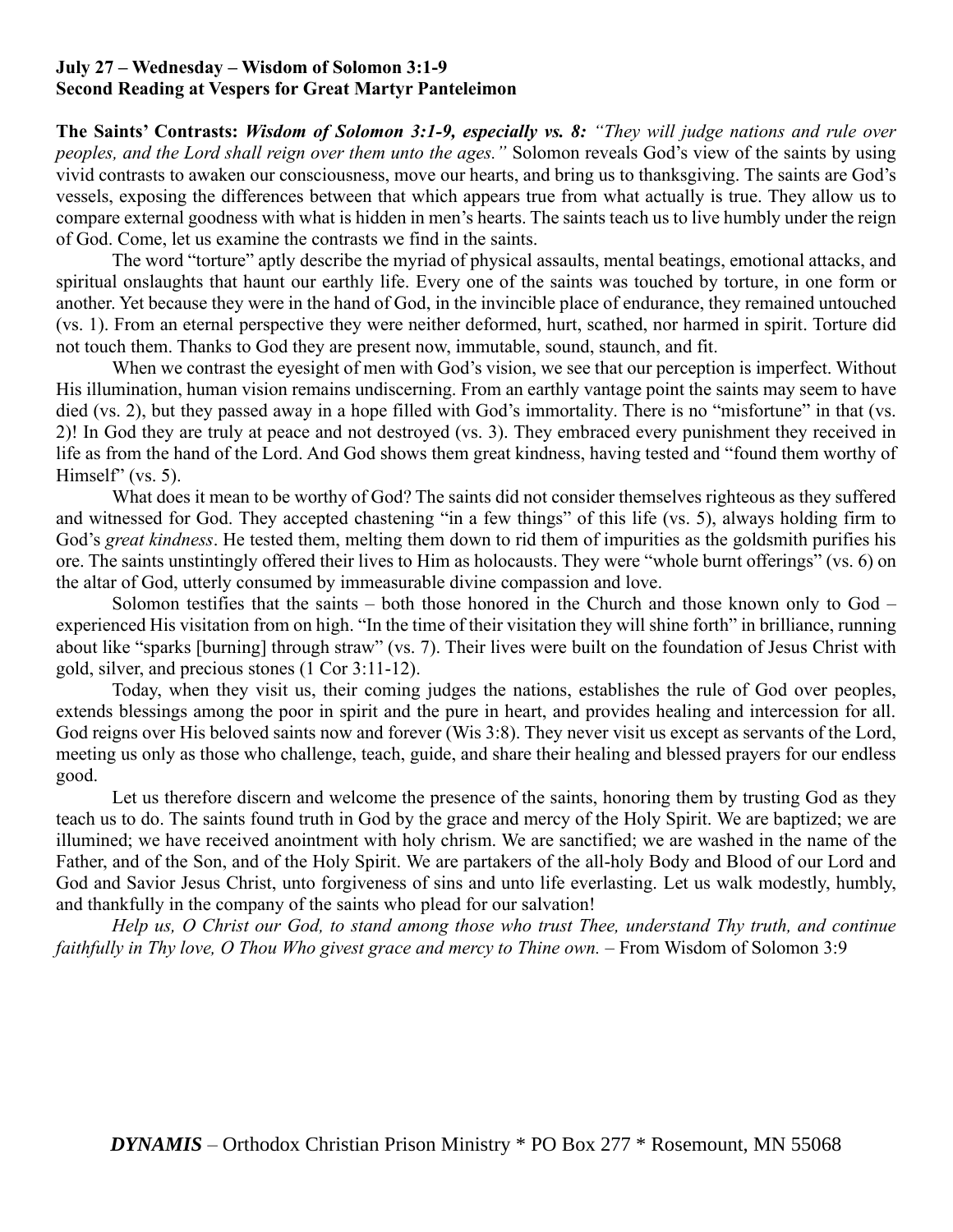### **July 28 – Thursday – Wisdom of Solomon 5:15-6:3 Third Reading at Vespers for Great Martyr Panteleimon**

**About the Saints:** *Wisdom of Solomon 5:15-6:3, especially vs. 15: "But the righteous live forever, and their reward is with the Lord; and their care is by the Most High."* When Solomon speaks of the "righteous," he is referring to those whose counterparts, in the New Testament era, are called saints. In Orthodox writings the godly personages of the Old Testament – prophets, seers, patriarchs, mothers and fathers – are usually described by the adjectives righteous, holy, or blessed.

Since the reading of this passage from the Wisdom of Solomon is prescribed at Great Vespers for important saints such as Panteleimon, you may be sure that the Church understands the term *righteous* to refer to those we know as saints. We understand that God will bless us by His holy ones because of three points that Solomon makes about them: 1) that they live forever; 2) that their reward is with God; and 3) that the Most High cares for them (vs. 15).

First, Solomon reveals that the righteous "live forever." Enoch, one of the righteous mentioned in Genesis, "was well-pleasing to God, and was not found, for God translated him" (Gn 5:24). We may add to this report the scriptural account concerning Elijah. When he and Elisha walked and talked for the last time, "behold a chariot of fire appeared with horses of fire, and the fire separated them one from the other, and Elijah was taken up into heaven by a whirlwind" (4 Kgs 2:11). We learn of Melchizedek, a priest "forever," in both the Old and New Testaments (Heb 7:3, Gn 14:17-20).

Let us set these exceptional instances aside for a moment, for Solomon does not limit his teachings on the righteous to this tiny number of notables. Rather, he gives an important lesson concerning eternal life for all that saints, including the majority who, like Moses, reposed and were buried. Why else would the Church read this passage at the feasts of martyrs such as Panteleimon, Euphemia, and Haralampos, who died for their witness? Why else would Saint John of Damascus plead in the funeral service for the soul of each one of God's departed servants, that they be established "in paradise, where the choirs of the saints, and of the just, shine like the stars of heaven"?

Solomon speaks to this point when he says that the reward of the righteous "is with the Lord" (Wis 5:15). He affirms that eternal life is a gift of God to His saints – one of many divine gifts that lies beyond the capacity of we mortal sinners. For while we garner learning and acquire ideas from other men's words, knowing the Lord is an entirely different kind of knowledge – it is an encounter with Christ our Lord. God freely showers love and many treasures on us. Is it not plainly so? We know He cares, for as Saint John says, "God so loved the world that He gave His only begotten Son, that whoever believes in Him should not perish but have everlasting life" (Jn 3:16).

Here we find evidence of the truth that indeed our "care is by the Most High" (Wis 5:15). We have reached the edge of a great, vast ocean. As Saint Romanos the Melodist chants: "The sea washes the brick, the great deep bathes the clay yet does not dissolve its composition, but compacts its substance and wipes clean its free will. See the attitude of the Maker; look at that of the Creator toward His creatures. They recline at table and He stands; they are nourished and He provides; they are washed and He wipes clean, and feet of clay are not smelted in the hands of the fire. Be merciful, merciful, merciful to us, You who are patient with all, and wait for all" (*On the Life of Christ: Kontakia*, p. 118).

*O Christ our God, who called the saints to salvation through the promises of blessings to come, sanctify our souls and bodies, cleanse our minds that we may attain to life eternal.* Evening Prayer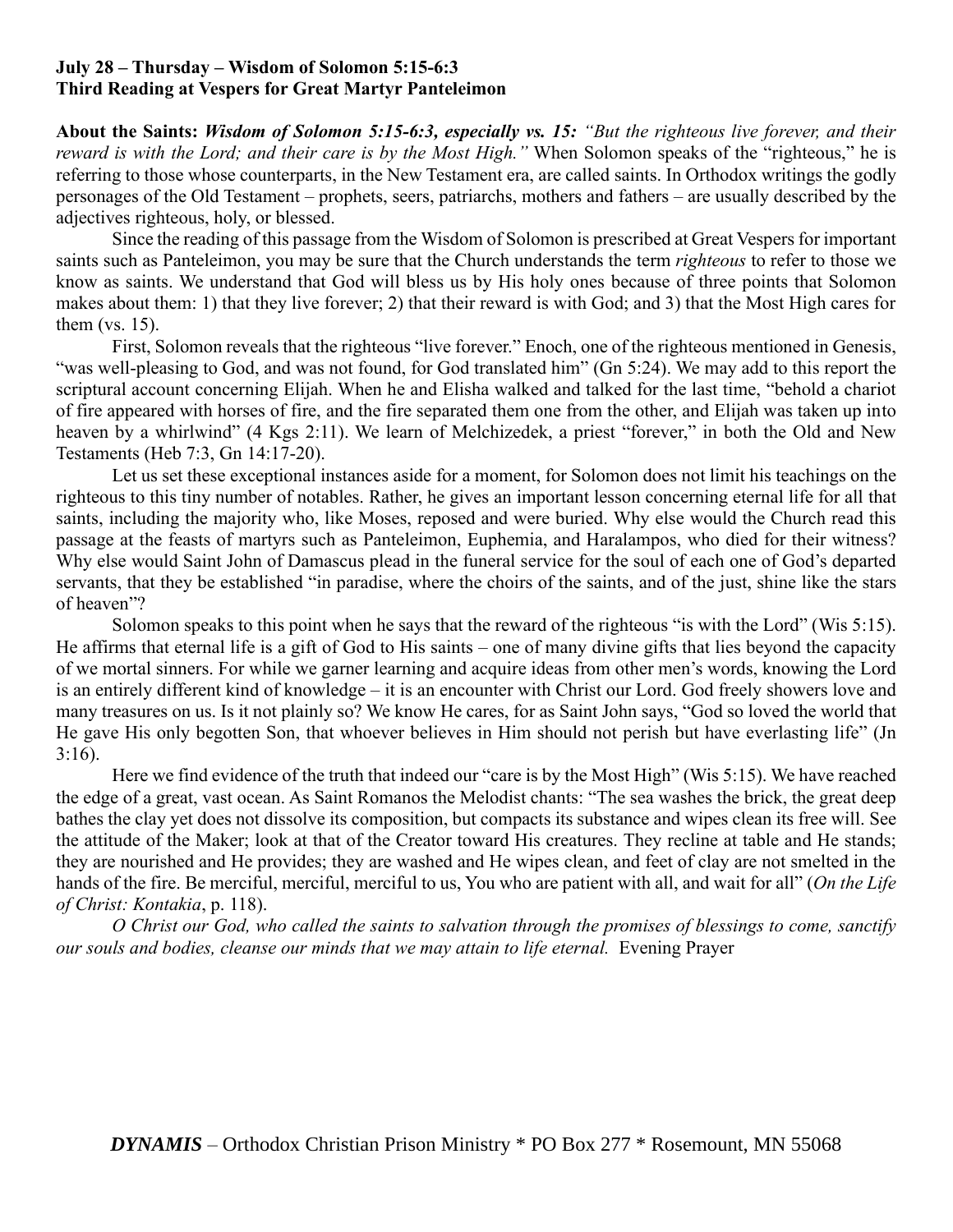# **July 29 – Friday – Kellia Reading – Daniel 7:9-12**

**Judgment:** *Daniel 7:9-12, especially vs. 10: "The court was in session, and the books were opened."* There is judgment in life, for sooner or later what we say and do comes home to roost*.* And there is judgment in death. As the Lord Jesus puts it, "But I say to you that for every idle word men may speak, they will give account of it in the day of judgment" (Mt 12:36). When we meet that final wall and this life ends, we shall answer to God.

"In the beginning Thou didst create man after Thine own image and likeness . . . to reign over Thy creatures," writes Saint John of Damascus in the Orthodox funeral service. "But when, beguiled by the malice of the Devil, he tasted of the food . . . Thou didst condemn him to return again unto the earth whence he was taken, and to entreat repose." There is judgment in eternity to which we contribute now  $-$  a judgment that becomes eternal.

Seeing heaven's court in session and judgment meted out to the condemnation of Satan and his angels (Dan 7:11-12), the Prophet Daniel cannot stop watching. Let us be attentive to what our compassionate Lord and His prophet are telling us of this judgment to come. They describe a "whole life" accounting which will prove to be far more uncomfortable than the small comeuppances we encounter in our day-to-day affairs. Their words encourage us to repent often and deeply throughout this present life in order that we may prepare for what is to come.

When we are baptized, death's power over us ends – at least from an eternal perspective. However, we are never given an absolute, cut-and-dried guarantee of eternal life. We receive "blessed purification through hallowed water" for sanctification, illumination, and remission of our sins. But we must also look to what we garner to ourselves through our subsequent words and deeds. So, first of all, let us give special attention to the Saint John of Damascus' phrase, "to entreat repose."

*Repose* is does not simply mean death, whether temporal or eternal – it is synonym for *rest*. It is possible that death may offer no rest, only eternal anguish resulting from an evil, unrepentant life. This truth is often glossed over at funerals out of a misguided respect for grieving friends and loved ones. Fortunately, the Orthodox Church does not overlook the reality that some of us pass our lives completely alienated from Christ. Such people may approach death with a false hope of finding bliss beyond the grave; perhaps they fantasize about reincarnation or anticipate only a blank, unconscious nothingness.

The step we take in baptism unites us to Christ, the deathless One who trampled down death. He shows us that these counterfeit notions of what comes after this life are hollow and empty, and gives us the possibility of eternal life. As the prophet says, "books were opened" (vs. 10). Judgment will be made, make no mistake.

The time for us *to entreat repose* is now. We are to prepare for the end of this life by making our beds well so that we may rest in joy. The choice to either repose in Christ or to separate from Him is made daily. The mystery of baptism purified us once; the mystery of penitence and confession can renew that purity through absolution. The fiery flame of God's throne shows forth divine love, but it is not a sentimental love that glosses over the absolute holiness and purity of God. Judgment is final. Let us repent now.

"For God so loved the world that He gave His only begotten Son, that whoever believes in Him should not perish but have everlasting life" (Jn 3:16). "If anyone sins, we have an Advocate with the Father, Jesus Christ the righteous. And He Himself is the propitiation for our sins" (1 Jn 2:1-2). Christ promises to refresh us (Mt 11:28) – let us hasten to Him!

*Lead me to Thee, O Christ: to speak, to confess all, and to know Thy forgiving love.*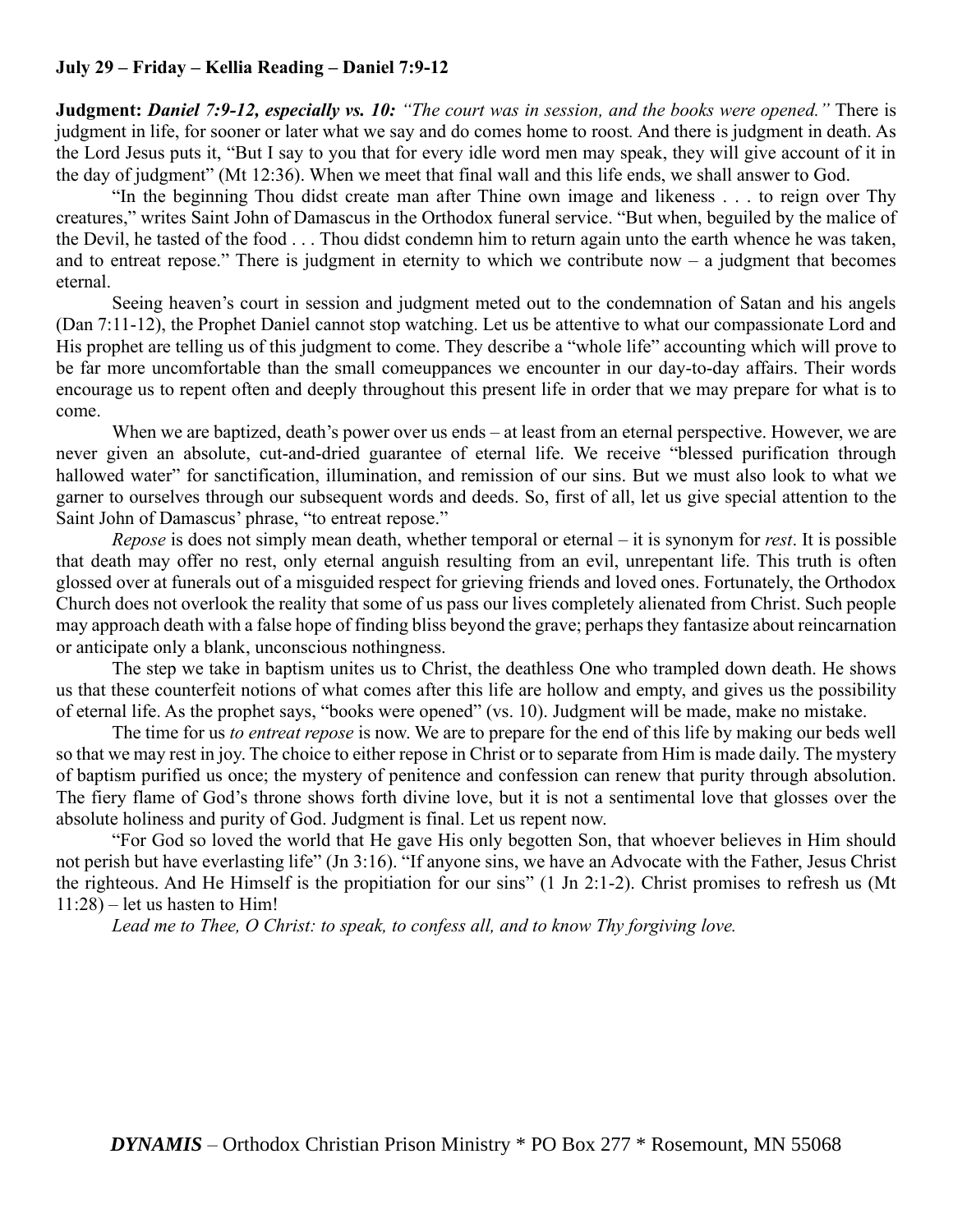# **July 30 – Saturday – Kellia Reading – Job 1:1-12**

**The Ultimate Resource,** *Job 1:1-12, especially vs. 12: "Then the Lord said to the devil, 'Behold, whatever he has I give into your hand; but do not touch him.'"* Saint Augustine of Hippo notes that "a man is observed, and the things which belong to him. No one knows of what sort he is. God sees of what sort he is. Sometimes he escapes even the devil himself. . . . [Job] escaped his sight because Satan was in darkness" (*On the Psalms,* NPNF, Vol. 8, p. 224). This truth is illustrated for us in the book of Job, for this God-given work illuminates our modern debate concerning culture vs. personality, and which of these is ultimately dominant in a person's life.

The first verse of the text centers on Job: "That man was true, blameless, righteous, and God-fearing, and he abstained from every evil thing." This summation of Job's character is largely repeated in verse 8. Saint Hesychius of Jerusalem reminds us that "many call themselves man, but are not so in truth: for some live with bestial behavior, while other conduct themselves in the manner of reptiles" (Manley, *Wisdom, Let Us Attend*, p. 11).

Job, by all appearances, seems to thrive in an agriculture-based economy that allows him to flourish and prosper (vss. 2-5). Yet soon his material well-being and financial success will abruptly come to an end (vss. 13- 22).

In verse 5 of this early tableau concerned with the material realm in which Job lived, we are told of the reason he is called a righteous and God-fearing man, who deliberately "abstained from every evil thing" (vs. 1). Despite his material success, because he is godly oriented, he carries out spiritual practices such as offering sacrifices for his sons and daughters, "according to their number, as well as one calf for the sins of their souls. For Job said, 'Lest my sons consider evil things in their mind against God" (vs. 5).

However, the narrative soon turns our attention away from the material realm and opens before us the spiritual realm of angels and the Almighty Father, "Maker of heaven and earth, and of all things visible and invisible" (Nicene Creed). Although the devil is a fallen angel, he comes on this particular day before God and the faithful and holy angelic beings.

The Lord, who sees all in every realm, confronts him, "Where did you come from?" To which the devil replies, "'I came here after going about the earth and walking around under heaven'" (vs. 7). Here is a reminder to us to be "vigilant; because [our] adversary the devil walks about like a roaring lion, seeking whom he may devour" (1 Pt 5:8).

Ever the challenger of virtue and the mortal enemy of peace of heart, the devil insults God Himself, asking, "Does Job worship the Lord for no reason?" (Job 1:9). He tries to disturb God's delight in Job by insinuating that God paved the way for Job's moral and physical achievements by providing him with material success. He taunts, "But stretch out your hand and touch all he has, and see if he will bless You to Your face" (vs. 11).

As Saint John Chrysostom observes, "What impudence! He had the effrontery to enter into a dispute with God; yet this attitude was not only that of the demon, but it is that of malicious people.... The devil does not even touch the flock if he has not received authorization. . . . For he is far from God, [this] one who wants to make the righteous stumble" (Manley, *Wisdom, Let Us Attend*, p. 31).

Indeed, our enemy strives to destroy peace of soul. So let us guard against Satan's attempts to decrease our conviction that "all good comes from God" and that we "can succeed in nothing without the help of His grace" (*Unseen Warfare,* 23).

*May we not to run around in quest of human wisdom, but act with the small power we have and leave the whole to God.* – Saint Dorotheos of Gaza